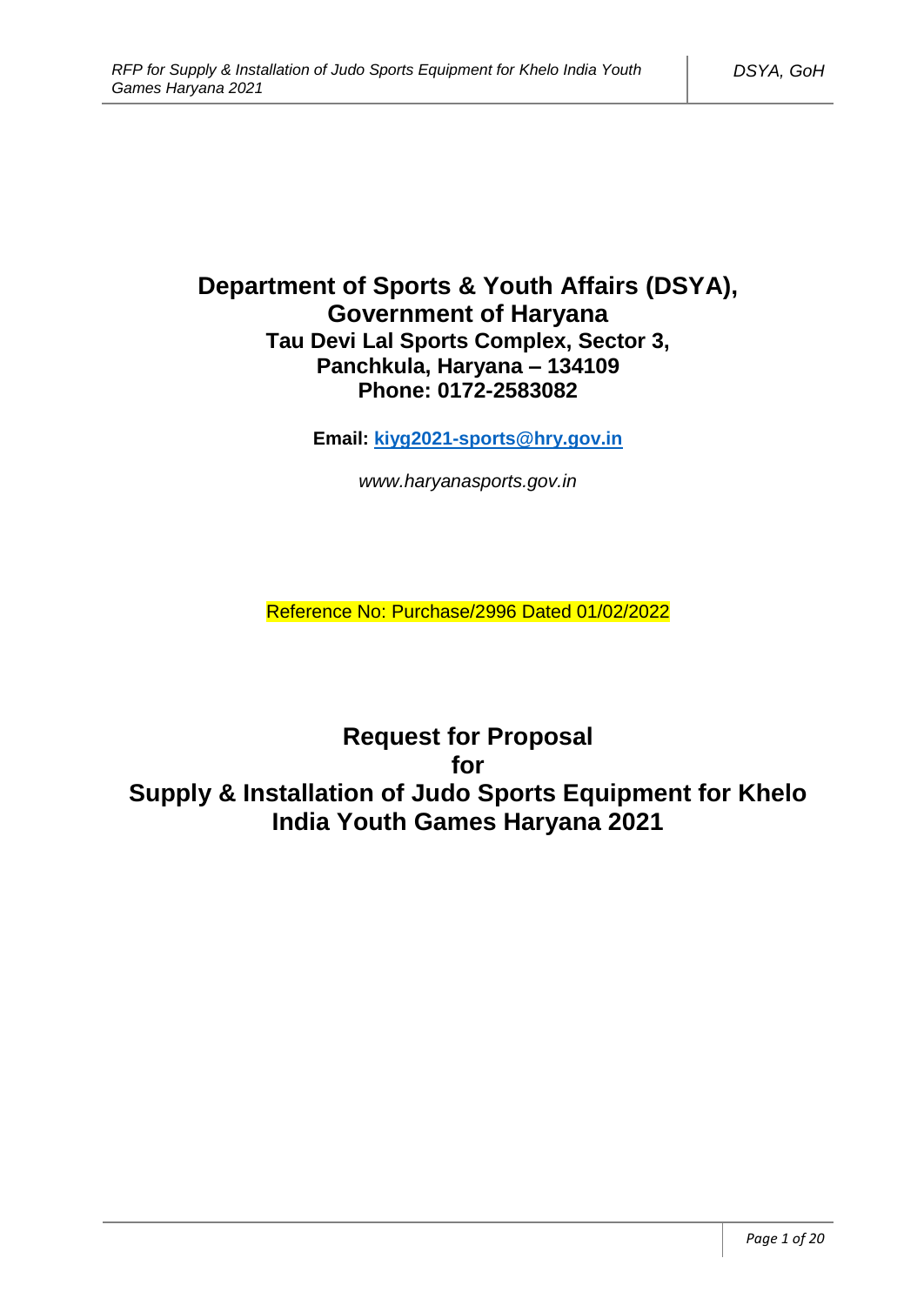#### **Department of Sports & Youth Affairs (DSYA), Government of Haryana Tau Devi Lal Sports Complex, Sector 3 Panchkula, Haryana – 134109**

Email: kiyg2021-sports@hry.gov.in www.sportsharyana.gov.in

### **RFP No.:** Purchase/2996 **Dated: 01.02.2022**

### **NOTICE INVITING TENDER (NIT)**

DSYA invites Bids under two bid-basis, i.e. Technical Bid and Financial Bid for *'Supply & Installation of Judo Sports Equipment for Khelo India Youth Games Haryana 2021'* for Department of Sports & Youth Affairs *(DSYA)*.

The interested bidders should submit their bids online and physical copies of **only technical proposal** to Tau Devi Lal Sports Complex, Sector 3, Department of Sports & Youth Affairs, Govt. of Haryana, Panchkula, Haryana - 134109, on or before 10-02-2022**.**

Bidders have to download the Bid documents from the e-procurement portal i.e. [https://etenders.hry.nic.in](https://etenders.hry.nic.in/) after registering themselves on portal and submit e-bids after payment of Bid Processing Fee & Bid Document Fee before last date & time of downloading the e-bids online

All Bidders are advised to see Amendments to RFP, if any, before submission of the bids. In case the Bidder does not submit the amended bids/amendments, it shall be presumed that Bidder has seen the amendments/Amended bids and e-bid shall be evaluated accordingly.

In case schedule date of submission / tender opening date are declared as holiday then tender will be submitted/ opened on the very next working day on earlier schedule time.

DSYA reserves the right to cancel the bid at any time or amend/withdraw any of the terms and conditions contained in the Bid Document without assigning any reason thereof.

> **CEO, Khelo India Youth Games Department of Sports & Youth Affairs Haryana**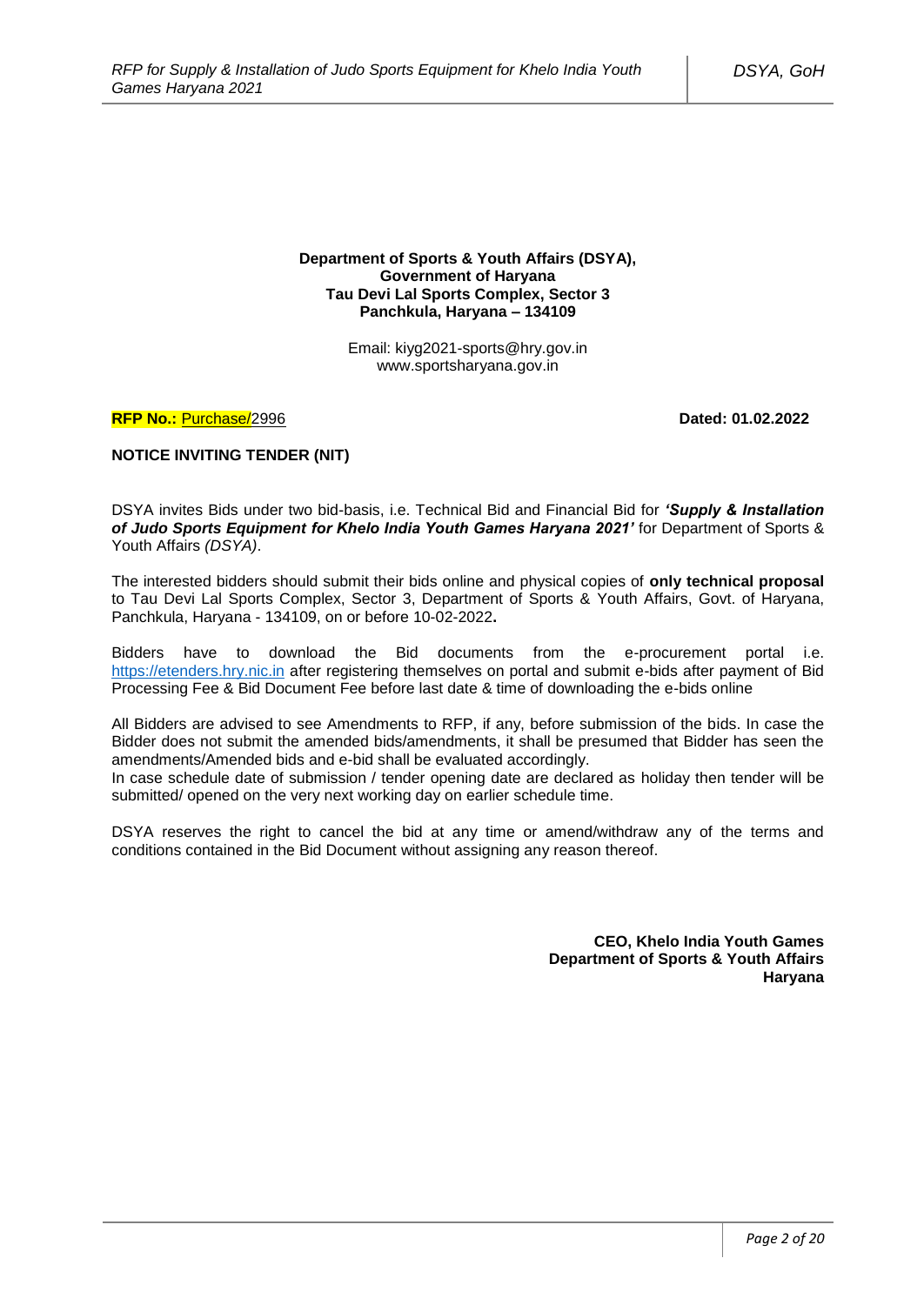# **1. DETAILED NOTICE INVITING E-TENDER**

e-Tender is invited in single stage two cover system i.e. Request for Technical Bid **(online Bid under Technical Envelope and hard copy submission with mentioning Page No)** and Request for Financial Bid (comprising of price bid Proposal under online available Commercial Envelope):

| Sr. No. | <b>Information</b>                                                 | <b>Details</b>                                                                                                                                                                                                                                                                                                     |
|---------|--------------------------------------------------------------------|--------------------------------------------------------------------------------------------------------------------------------------------------------------------------------------------------------------------------------------------------------------------------------------------------------------------|
|         | <b>Description of Goods</b>                                        | Judo Sports Equipment (Annexure-I)                                                                                                                                                                                                                                                                                 |
| 2       | EMD (to be deposited online) *                                     | ₹ 103000/-<br><b>Account Holder Name: Director,</b><br>Department of Sports & Youth Affairs<br><b>Bank Name: State Bank of India</b><br><b>Account No.: 39454876084</b><br><b>IFSC Code: SBIN0050969</b><br><b>MICR No.: 160002173</b><br>Validity period for the EMD will be up to<br>30 <sup>th</sup> June, 2022 |
| 3       | Tender Document Fee*                                               | ₹ 5,000/-                                                                                                                                                                                                                                                                                                          |
| 4       | e-Service Fee (to be deposited online)                             | ₹ 1,000 + 18% GST                                                                                                                                                                                                                                                                                                  |
| 5       | Start Date & Time of Bid Preparation and<br>Submission             | 01.02.2022, 11.00 Hrs                                                                                                                                                                                                                                                                                              |
| 6       | Expiry Date & Time of bid for EMD<br>submission                    | 09.02.2022, 23.59 Hrs                                                                                                                                                                                                                                                                                              |
| 7       | Last date and time for submission of<br>proposals through e-Tender | 10.02.2022, 18.00 Hrs                                                                                                                                                                                                                                                                                              |

**Note: For relaxation of Tender Fee & EMD** Please refer "Haryana State Public Procurement Policy for MSME -2016" notified vide G.O.No.2/2/2016-4IBII (1) dated20-10-2016 and for Startups/first generation Entrepreneurs as notified vide G.O. No.2/2/2016-4IB-II dated 03.01.2019.

# **2. DATA SHEET**

| Sr. No.        | <b>Activity Description</b>                                                                                  | <b>Details</b>                                                                                                                    |
|----------------|--------------------------------------------------------------------------------------------------------------|-----------------------------------------------------------------------------------------------------------------------------------|
| 1              | RFP No. and Date of Availability of RFP                                                                      | RFP No.: Purchase/2996<br>Date: 01.02.2022, 17.30 Hrs                                                                             |
| 2              | Proposal Due Date                                                                                            | 10.02.2022, 23.59 Hrs                                                                                                             |
| 3              | Technical Proposal Opening Date and<br>submission of hard copy of technical<br>proposal with proper binding. | 11.02.2022, 10.00 Hrs                                                                                                             |
| 4              | <b>Financial Proposal Opening</b>                                                                            | To be communicated later                                                                                                          |
| 5              | Letter of Award (LOA)                                                                                        | To be communicated later                                                                                                          |
| 6              | Office Address - Venue for opening and<br>evaluation of Bids                                                 | Department of Sports & Youth Affairs<br>Govt. of Haryana<br>Tau Devi Lal Sports Complex, Sector 3,<br>Panchkula, Haryana - 134109 |
| $\overline{7}$ | <b>Contact Details</b>                                                                                       | <b>Contact Person:</b><br>Mr. Rajesh Kumar, Superintendent<br>Email id: kiyg2021-sports@hry.gov.in<br>Mobile No: +91 7717307781   |
| 8              | <b>Tender Documents on Website</b>                                                                           | URL for e-tender<br>https://etenders.hry.nic.in/nicgep/app<br>http://www.haryanasports.gov.in/                                    |
| 9              | Method of Selection                                                                                          | Pre-Qualification & L1                                                                                                            |
| 10             | <b>Bid Validity Period</b>                                                                                   | 90 days                                                                                                                           |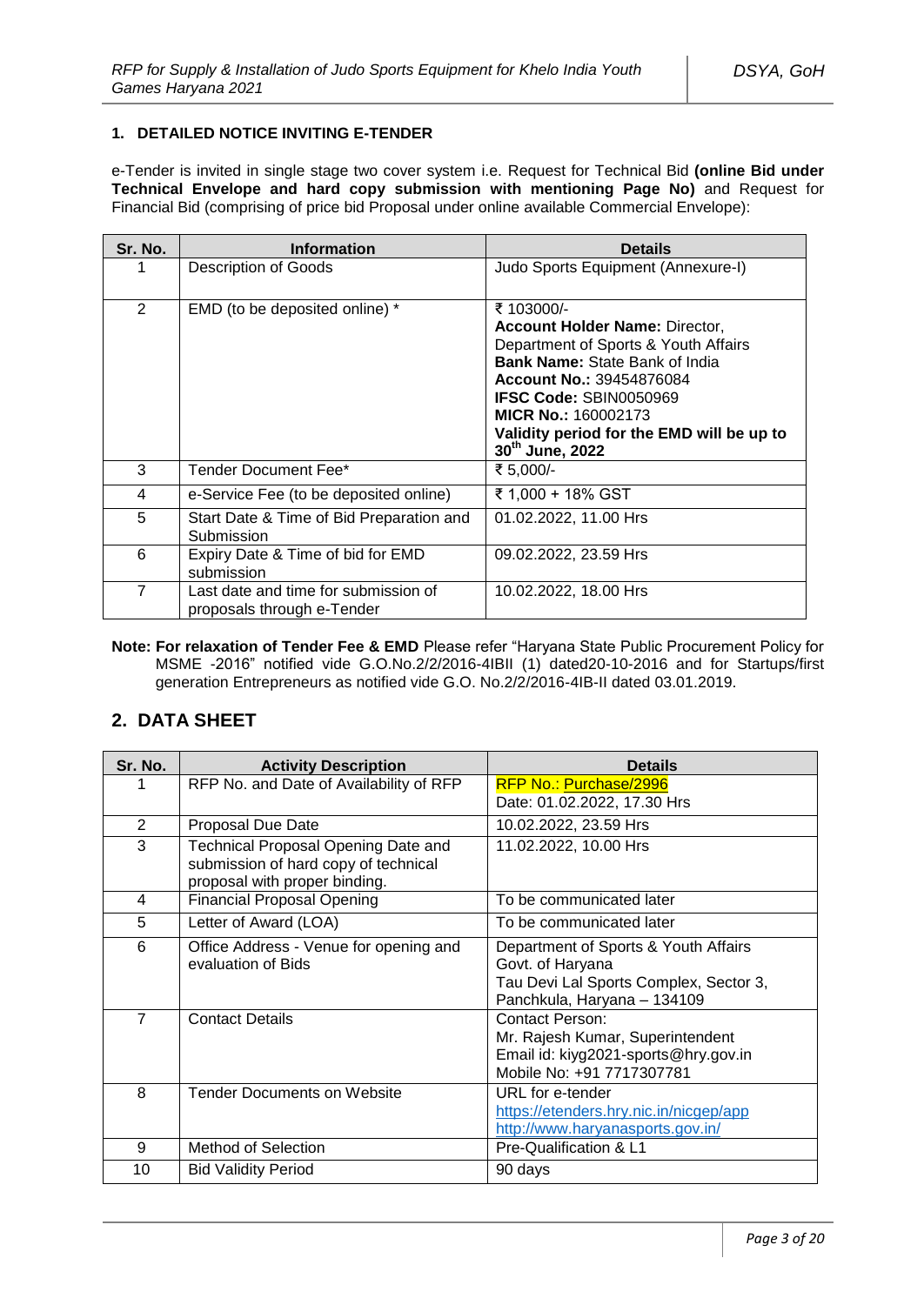# **A. Information to Bidders:**

#### **1. Instructions to bidder on Electronic Tendering System.**

Registration of bidders on e-Procurement Portal**,** Information about Digital Certificate, Instructions about Online Payment of Tender Document fee/e-Service Fee/Earnest Money, Important Instructions & Help manual for online bidding and other General issues option available on Home page of NIC e-procurement portal i.e [https://etenders.hry.nic.in.](https://etenders.hry.nic.in/)

In case bidders need any clarifications or if training required to participate in online tenders they can contact office Timings of Help-desk support & Contract Details: - The detail may be seen under "Contract US" option available on Home Page of NIC e-

Procurement portal i.e [https://etenders.hry.nic.in.](https://etenders.hry.nic.in/)

For support related to Haryana Tenders in addition to Helpdesk: -

In addition, for support related to Haryana Tenders in addition to helpdesk you may also contact to following: -

E - mail: eproc.nichry@yahoo.com Desk: 0172-2700275

**2.** Date and Time of making payment of tender fee, earnest money deposit (EMD) and eservice fee is as under:

|   | A Online submission of EMD, Tender fee & |  |
|---|------------------------------------------|--|
|   | e-Service Fee Option-1: Through Net      |  |
|   | <b>Banking and Debit card</b>            |  |
| в | Online submission of EMD                 |  |
|   | Option-2: Through RTGS/ NEFT-            |  |
|   | (In case of above, the bidder has to     |  |
|   | pay Tender fee & e-Service fee           |  |
|   | Through Net Banking and Debit card       |  |
|   | as per the given date & time schedule)   |  |

- **3.** As the Bids are to be submitted online and are required to be encrypted and digitally signed, the Bidders are advised to obtain Digital Signature Certificate (DSC) at the earliest. For Digital Certificate, the Bidders should visit NIC portal https://etenders.hry.nic.in/nicgep/app?page=DSCInfo&service=page
- **4.** The Bidders shall have to pay for the Tender Documents Fee, EMD Fees & e-Service Fee online by using the service of secure electronic payment gateway. The secure electronic payments gateway is an online interface between bidders and online payment authorization networks.
- **5.** The bidders must have Net Banking account in order to pay Tender Document Fee and e-Service Fee.
- **6. Payment of Tender Fee: -** The payment for the Tender Document Fee shall be made by the interested bidder online directly through Net Banking with the available Banks at e- GRAS e-Payment Gateway.
- **7. Payment of e-Service Fee: -** E-Service Fee payment shall be made separately by the interested bidders/ contractors online directly through Net Banking Account.
- **8. Payment of EMD: -** The payment of EMD can be made through Net Banking or RTGS/ NEFT as per details at Para-2 above. In this regard please refer to "Instructions to bidder on Electronic Tendering System.
- **9.** Intending bidders will be mandatorily required to sign-up online (create user account) on the website [https://etenders.hry.nic.in](https://etenders.hry.nic.in/) to be eligible to participate in the e-Tender. In case the intended bidder fails to pay EMD fee under the stipulated time frame, he/she shall not be allowed to submit his/ her bids for the respective event/Tenders.
- **10.** In case of payment of EMD through RTGS/ NEFT, the interested bidders must remit the funds at least on or before **09.02.2022 upto 23:59 Hrs;** and make payment via RTGS/NEFT to the beneficiary account number specified under the online generated challan. The intended bidder/ Agency thereafter will be able to successfully verify their payment online, and submit their bids on or before the expiry date & time of the respective events/ Tenders at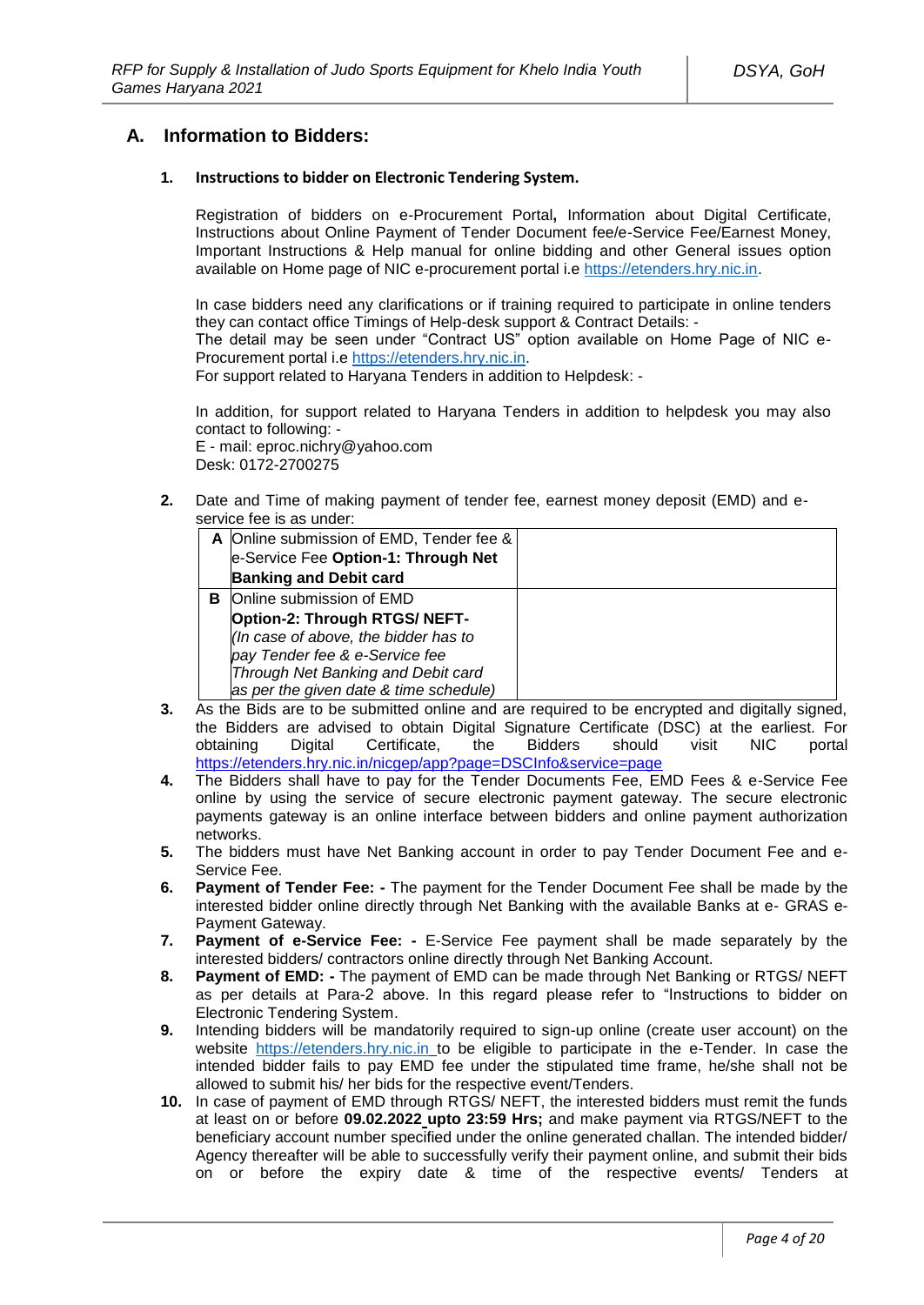https://etenders.hry.nic.in

- **11.** However, the details of the EMD, Tender document Fee & E Service Fee are required to be filled/ provided at the time of online Bid Preparation.
- **12.** Online Technical Envelope—Reference details of the Earnest Money Deposit, Tender Document Fee & e - Service Fee instrument and scanned copies of supporting documents and QR/technical criteria with proper index and page numbering on all the documents have to be provided as per **Annexure-A** of this document.
- **13.** If the tenders are cancelled or recalled on any grounds, the Tender Document Fee and e-Service Fee will not be refunded to the bidder.
- **14.** If any queries related to this RFP, Bidders can submit their queries only through the official email id [kiyg2021-sports@hry.gov.in](mailto:kiyg2021-sports@hry.gov.in) before 5.00PM on working days.

# **B. Brief Description of Procuring Sports Equipment / items:**

| Sr. No | Description                                              | Quantity | <b>Place of Delivery</b>                                     |
|--------|----------------------------------------------------------|----------|--------------------------------------------------------------|
|        | Supply & installation of Judo<br><b>Sports Equipment</b> | 4 Items  | Tau Devi Lal Sports Complex,<br>Sector-3, Panchkula, Haryana |

The detailed technical specifications/description of the above items are available at **Annexure-I** of this document. **Only mentioned brand will be acceptable.** 

# **C. Specific Terms & Condition/ Eligibility Criteria related to above items: -**

| 1. | The Bidder must be a Single Business Entity for the<br>purpose of this Invitation for RFP Document, a business<br>entity shall mean a company registered in India under<br>the Companies ACT, 1956 or 2013 or a partnership firm<br>registered under The Limited Liability Partnership Act,<br>2008 or Indian Partnership Act, 1932.                                                                                                    | Certificate<br>Registration<br>of<br>Incorporation(s).                                                                                            |
|----|-----------------------------------------------------------------------------------------------------------------------------------------------------------------------------------------------------------------------------------------------------------------------------------------------------------------------------------------------------------------------------------------------------------------------------------------|---------------------------------------------------------------------------------------------------------------------------------------------------|
|    | <b>JV/Consortium not Allowed.</b>                                                                                                                                                                                                                                                                                                                                                                                                       |                                                                                                                                                   |
| 2. | Average annual turnover of the Bidder in the last 3<br>years i.e. 2017-18, 2018-19 and 2019-20 must be at<br>least ₹ 01 Crore from sale of sports equipment/items &<br>Sports Apparel.                                                                                                                                                                                                                                                  | Audited<br>Financial<br>Statements/Certificate<br>from<br>statutory Auditor<br>be<br>should<br>submitted as per the enclosed<br>Annexure-'E'.     |
| 3. | <b>The</b><br>Bidder must<br>relevant experience<br>have<br>in<br>undertaking any three (03) similar* assignments in the<br>last seven (07) years (International/National level).<br>Note: *Supply and installation of sports equipment for<br>Central Government/State Government/ National Sports<br>Federation / State Sports Federation.                                                                                            | Work Order/ Client Certificate/<br>Certificate<br>Completion<br>(Please<br>provide a list of assignments<br>before attaching relevant evidence.   |
| 4. | The Bidder should be in the business of sale of Sports<br>Equipment as Original equipment manufacturer (OEM)<br>for at least 05 Years as on March 31 <sup>st</sup> , 2021.<br>0 <sub>R</sub><br>In case the Bidder is not a manufacturer (OEM) then the<br>bidder should be an authorized supplier / dealer of the<br>manufacturer and in business of supplying sports<br>equipment for more than one (01) year as on March<br>31,2021. | Proof of OEM / Authorisation<br>Certificate<br>period clearly<br>specified)<br>(with<br>should be submitted as per the<br>enclosed Annexure- 'C'. |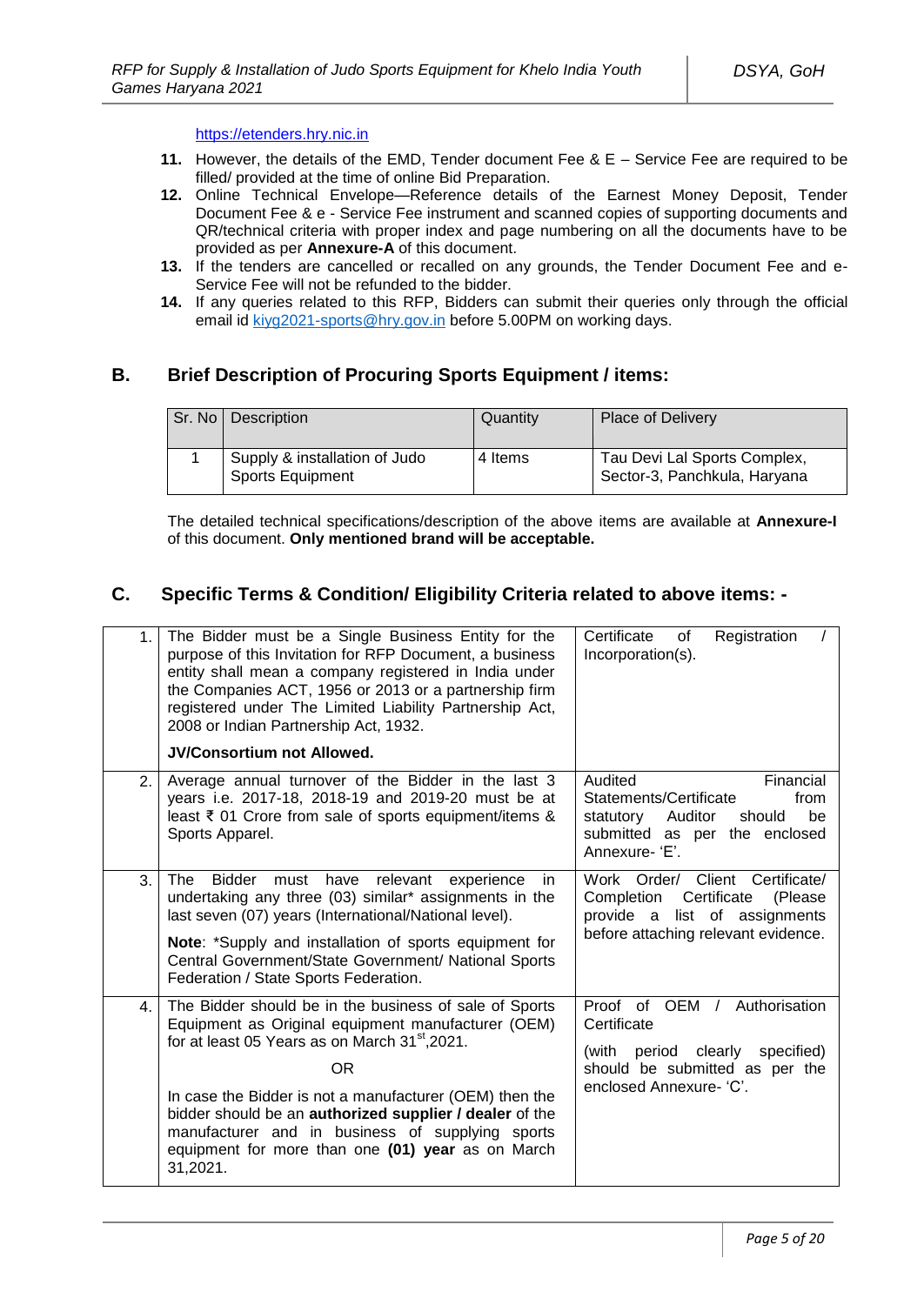| 5.  | The equipment should be supplied to Tau Devi Lal sports complex, Sector-3, Panchkula,<br>Haryana.                                                                                                                                                                                                                                                                                                                                                                                                                                                                         |  |  |
|-----|---------------------------------------------------------------------------------------------------------------------------------------------------------------------------------------------------------------------------------------------------------------------------------------------------------------------------------------------------------------------------------------------------------------------------------------------------------------------------------------------------------------------------------------------------------------------------|--|--|
| 6.  | The suppliers are required to submit the detail of sports equipment/items as per Annexure-II.<br>The intending supplier shall also have to mention, the detailed specifications, name of<br>manufacturer/make, model of the article and has to enclose the catalogue in PDF format with<br>image/ pictures of the material offered, for which the rates are quoted as per the below format.                                                                                                                                                                               |  |  |
|     | Item No                                                                                                                                                                                                                                                                                                                                                                                                                                                                                                                                                                   |  |  |
|     | Name of the Item                                                                                                                                                                                                                                                                                                                                                                                                                                                                                                                                                          |  |  |
|     | Offered Make & Model                                                                                                                                                                                                                                                                                                                                                                                                                                                                                                                                                      |  |  |
|     | Specification<br>Compliance<br><b>NIT</b><br>as<br>per<br>(Yes/No)                                                                                                                                                                                                                                                                                                                                                                                                                                                                                                        |  |  |
|     | Offered item with Original Images                                                                                                                                                                                                                                                                                                                                                                                                                                                                                                                                         |  |  |
|     | Above format should be proper in one page for each item. The photocopies/ Xerox /fax of<br>these documents will not be considered. In absence of the above original documents, the<br>item(s) offered will not be considered. The preference will be given to the items bearing ISI/ISO<br>/quality control make for the sports material & goods.                                                                                                                                                                                                                         |  |  |
|     | In case of doubt in material, supplied by the firm/bidder, the expenditure incurred on getting the<br>material tested will be borne by the bidder. If, even after approval, information / facts submitted<br>by the bidder are found misleading / incorrect etc., DSYAGOH reserves the right to reject the<br>tender for the current / future supply or may impose penalties as deemed fit. Non-compliance<br>of any of the terms & conditions of the tender will also warrant above penalties.                                                                           |  |  |
| 7.  | The intending supplier should quote the rates inclusive of all expenses, charges, taxes, duties,<br>transportation, packing and forwarding, insurance etc. inclusive of all applicable taxes and<br>freight charges for Tau Devi Lal sports complex, Sector-3, Panchkula, Haryana. Rate quoted<br>shall also include Supply, Installation, and Commissioning & On-site training for operation of<br>equipment. The financial must be submitted in the bidder's letter head with seal and sign.                                                                            |  |  |
| 8.  | The minimum warranty/guarantee period shall be of two (2) years for equipment/ items. Not<br>applicable for the Items which are subject to non-warranty. However, DSYA will verify whether<br>the quoted equipment's/items are falling under warranty or non-warranty. Decision of the<br>DSYA will be final in this regard. Any period over and above the minimum period mentioned<br>shall also be accepted.                                                                                                                                                            |  |  |
| 9.  | For imported equipment if supplied directly from foreign): The custom clearance,<br>transportation, insurance etc. of the equipment from the port of entry in the country to the<br>consignee's place shall be sole responsibility of the supplier and its agent. These are to be<br>shown separately in the price bid. However, for custom duty exemption wherever applicable for<br>import of sports equipment/goods KIYG, 2021 secretariat will apply to the appropriate<br>authority. The seller and his agent should liaison the claim for exemption of Custom Duty. |  |  |
|     | 10 Technical specification of the sports equipment used in competitions should be as per rule of<br>the International / National Federation/Association of concerned disciplines.                                                                                                                                                                                                                                                                                                                                                                                         |  |  |
|     | 11. DSYAGOH will be legally competent to cancel the supply order and also to take any other<br>action against the supplier including imposing any penalty during or till the final execution of<br>the supply, in case the supplier is ever found to have committed any fraud against DSYAGOH<br>in supplying the material or indulged in any other malpractices thereof causing any financial<br>losses during contract period.                                                                                                                                          |  |  |
| 12. | The bidders will give a self-attested declaration on Rs 100/- stamp paper that the quality and<br>brand of sports equipment used in competitions and quoted in the tender are correct and as<br>per rule of International/National/Associations of concerned disciplines. In case of any defect,<br>DSYAGOH may impose penalty as deemed fit and will have the right to make recovery from<br>security or any pending bills or and take any legal action as deemed fit.                                                                                                   |  |  |
|     | 13. The Bidder must submit information with supporting documents as specified in Annexure III.                                                                                                                                                                                                                                                                                                                                                                                                                                                                            |  |  |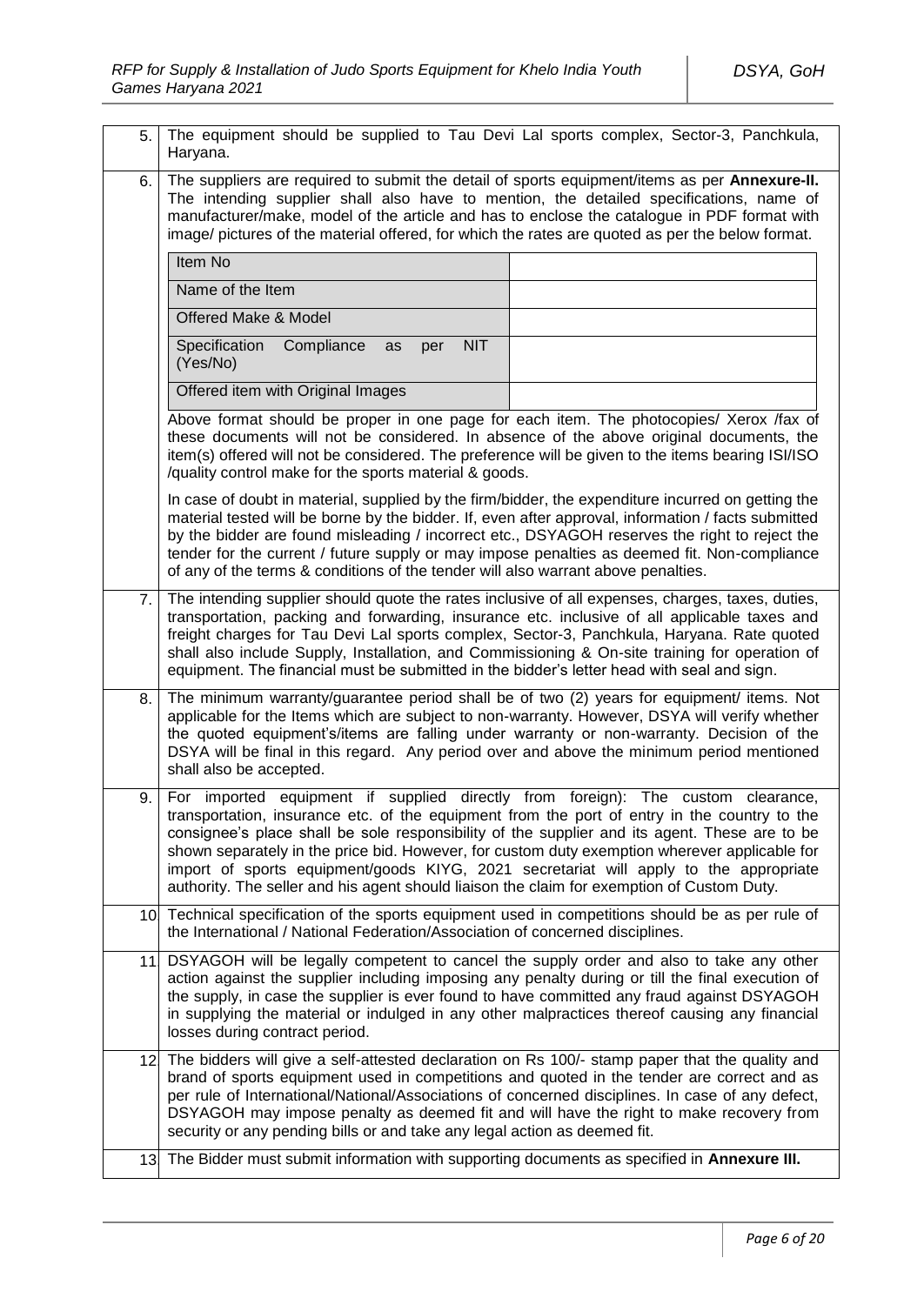|     | 14. DSYAGOH considering, past performance of the tenderer, reserves the right to reject any<br>tender.                                                                                                                                                                                                                                                                                                                                                                                                                                                                                                                                                                                                                                                                                                                                                                                                                                       |  |  |
|-----|----------------------------------------------------------------------------------------------------------------------------------------------------------------------------------------------------------------------------------------------------------------------------------------------------------------------------------------------------------------------------------------------------------------------------------------------------------------------------------------------------------------------------------------------------------------------------------------------------------------------------------------------------------------------------------------------------------------------------------------------------------------------------------------------------------------------------------------------------------------------------------------------------------------------------------------------|--|--|
| 15. | In case, any dispute arises in regard to the tender, the decision of the DSYAGOH will be final<br>and binding.                                                                                                                                                                                                                                                                                                                                                                                                                                                                                                                                                                                                                                                                                                                                                                                                                               |  |  |
|     | 16. In case of litigation, the courts at Panchkula only will have jurisdiction for deciding case<br>according to Indian law in force.                                                                                                                                                                                                                                                                                                                                                                                                                                                                                                                                                                                                                                                                                                                                                                                                        |  |  |
|     | 17. The technical bids will be opened first and financial bids of only those bidders shall be opened<br>whose Technical bids are accepted by the competent authority.                                                                                                                                                                                                                                                                                                                                                                                                                                                                                                                                                                                                                                                                                                                                                                        |  |  |
| 18. | It must be noted that this is just an enquiry and does not amount to any commitment on the<br>part of DSYAGOH to order any products offered. The decision of DSYAGOH in this regard<br>would be final and be entirely, at its discretion.                                                                                                                                                                                                                                                                                                                                                                                                                                                                                                                                                                                                                                                                                                    |  |  |
|     | 19. The supplier shall not dispatch the ordered material after expiry of the delivery period. The<br>supplier shall apply to DSYAGOH for extension of delivery period and obtain approval before<br>dispatch. In case the supplier dispatches the goods late, without obtaining an approval for<br>extension, it would be doing so at its own risk and no claim for payment for such supply and /<br>or any other expense related to such supply shall lie against DSYAGOH.                                                                                                                                                                                                                                                                                                                                                                                                                                                                  |  |  |
|     | 20 The supplies received, if not found as per specification of tendered items, are liable to be<br>rejected                                                                                                                                                                                                                                                                                                                                                                                                                                                                                                                                                                                                                                                                                                                                                                                                                                  |  |  |
| 21. | Supply will be made in full quantity within the stipulated time and at place indicated in the<br>supply order.                                                                                                                                                                                                                                                                                                                                                                                                                                                                                                                                                                                                                                                                                                                                                                                                                               |  |  |
|     | 22 Software up-gradation, if any, during the Guarantee/Warranty shall be provided by the Supplier<br>free of cost.                                                                                                                                                                                                                                                                                                                                                                                                                                                                                                                                                                                                                                                                                                                                                                                                                           |  |  |
| 23. | Delivery period: - The delivery of the store is required in full quantity within 21 days from the<br>date of issue of supply order.                                                                                                                                                                                                                                                                                                                                                                                                                                                                                                                                                                                                                                                                                                                                                                                                          |  |  |
| 24. | Payments terms: - Hundred percent (100%) payment of the contract price subject to recoveries<br>liquidated damages/shortages etc., if any, shall be paid on receipt and inspection of goods in<br>good condition (including installation & commissioning) and upon submission of the following<br>documents:<br>Suppliers certificate that the amount shown in the invoice are correct in terms of the<br>i.<br>contract and that all terms and conditions of the contract have been complied with;<br>Four copies of Supplier's invoice showing contract number, goods description, quantity,<br>ii.<br>unit price and total amount;<br>Acceptance Certificate, in original issued by the authorized representative of the<br>iii.<br>consignee;<br>Two copies of Packing list identifying contents of each lot;<br>iv.<br>Insurance certificate;<br>v.<br>Warranty Certificate (Wherever Applicable)<br>vi.<br>vii. Certificate of origin. |  |  |

**Note**: The format of the Technical Bid/ Index for the Technical Bid Documents will be as per **Annexure-A** of this document and the bidders are requested to upload their Technical Bids on the Portal with index as provided in **Annexure-A.**

**In case of non-submission of required Eligibility Documents as at Annexure-A, the bid of the firm will not be considered and no further chance will be given for the submission of these documents. However, clarification, if any, of already submitted documents maybe obtained in case required as per the rules.**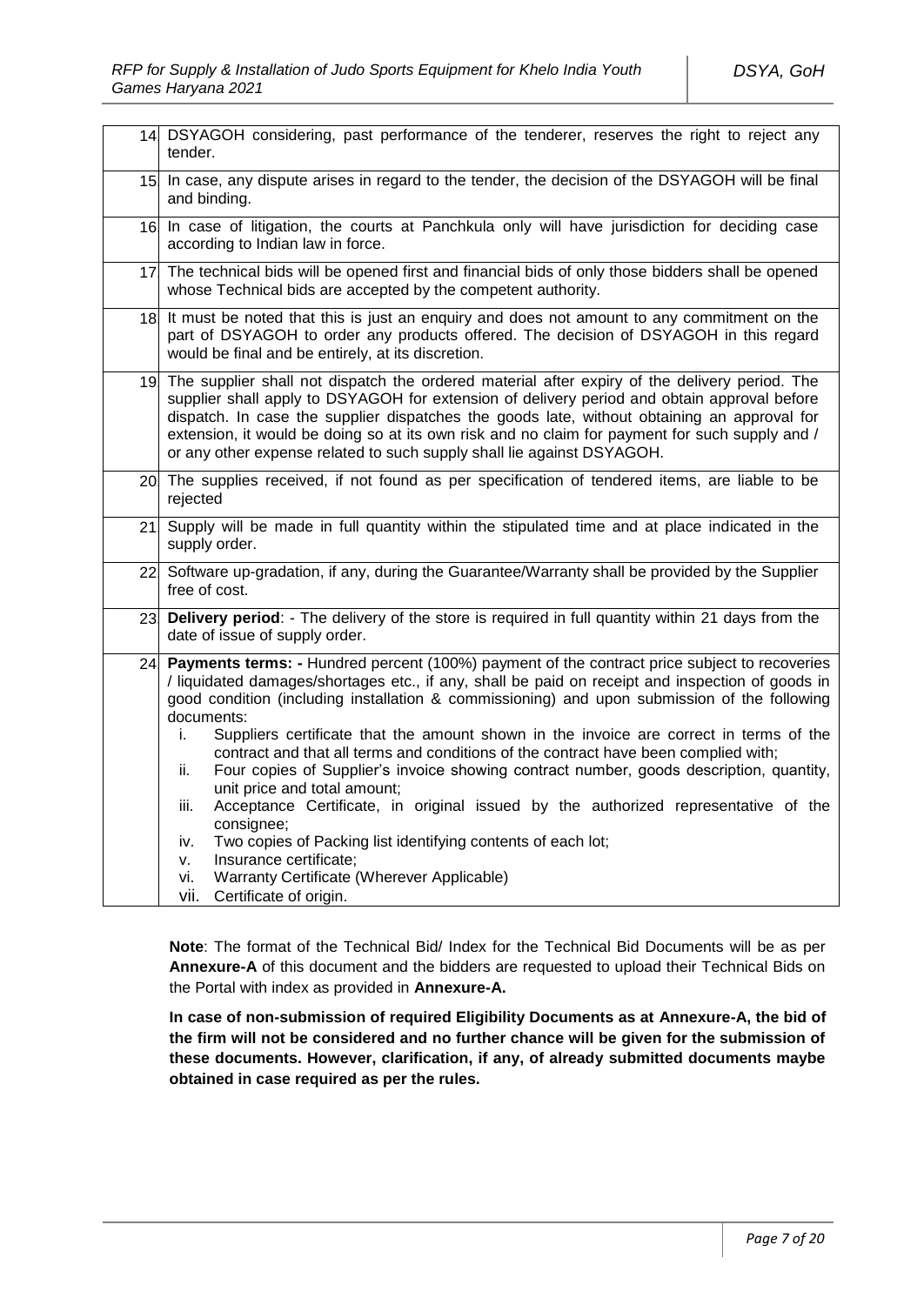**Standard Terms and Conditions** (wherever applicable these terms & conditions will overrule the specific terms and conditions as at Para 'C' above): -

#### **1. EMD: -**

The firms are required to deposit Earnest Money as indicated above failing which the tenders are liable to be rejected. Manufacturing Micro & Small Enterprises (MSEs) of the State, Startups/ First Generation Entrepreneurs of the State, Central or Haryana Public Sector Enterprises and "approved sources" as declared by the Industries Department, Haryana, are exempt from the deposit of EMD.

### **2. Performance Security:**

The successful Tenderer/Bidder shall be required to deposit Performance Security Deposit within 14 days of issuance of LOA as under: -

| Sr.<br>No.                                                                        | <b>Type of Firm/Enterprises</b>                  | <b>Value of Performance Security</b><br><b>Deposit</b>                       |
|-----------------------------------------------------------------------------------|--------------------------------------------------|------------------------------------------------------------------------------|
| l1                                                                                | Haryana based firms: -                           |                                                                              |
|                                                                                   | (i)<br>Enterprises (MSEs)                        | Haryana Based Micro and Small (i) @0.2% of the value of contract             |
|                                                                                   | Haryana based other firms<br>(ii)<br>enterprises | (ii) @2% of the value of contract                                            |
| 2                                                                                 | Other States/ UTs based firms                    | @ 3% of the value of contract                                                |
| # Haryana based MSEs will be eligible for performance security deposit @ 0.2% who |                                                  |                                                                              |
|                                                                                   |                                                  | lhave filed SSL Certificate/FM Part-II/Lldyog Aadhaar Memorandum (HAM)/Hdvam |

*have filed SSI Certificate/EM Part-II/Udyog Aadhaar Memorandum (UAM)/Udyam Registration in Haryana and who participate directly in the tendered/quoted items and offering to supply the entire* Work/Supply Order by their enterprise*.*

The conditions governing the above may kindly be seen in the notification dated 14.12.2020.

The performance security in excess of the EMD already deposited can be submitted in the shape of Demand Draft/Call Deposit Receipt/Banker's Cheque or in the shape of equivalent Bank Guarantee of any scheduled bank with branch in Panchkula. The performance security shall be returned after the successful completion of the warranty period.

In case of Bank Guarantee, the successful bidder shall furnish the performance security for the required amount (as per the above table) valid up to 180 days beyond the warranty period and further revalidating till the warranty in case of replacement during warranty period.

### **3. Price Fall Clause:**

Price Fall Clause is that the price quoted in the tender/quotation or approved in the Rate Contract for the stores shall not exceed in any way the lowest price at which the tenderer quote for the supply the stores of identical description to Central / State Government Institutions/Undertakings/any other person during the delivery period/currency period of the rate contract. If, at any time during the delivery period/currency period, the successful tenderer reduces the rates/sale price of the quoted stores to any person at the price lower than the price chargeable under the supply order/ rate contract, the tenderers should forthwith notify such reduction and inform this office and the price payable under the supply order/contract for the stores supplied after the date of coming into force of such reduction of the rates shall stand correspondingly reduced to that level. The successful tenderers shall promptly notify the reduction of rates to this office as well as to the concerned Indenting Officer/ Consignees. The tenderer shall also give a certificate on their bills that the rates charged by them are not in any way higher to those quoted by them to the Central and other State Government etc., during the corresponding period. The Indenting Officer shall be required to ensure that requisite certificate is given by the concerned firm on the bills before releasing their payments.

**4. Penalty to firm on Delay in delivery:** Should the contractor fail to deliver or dispatch any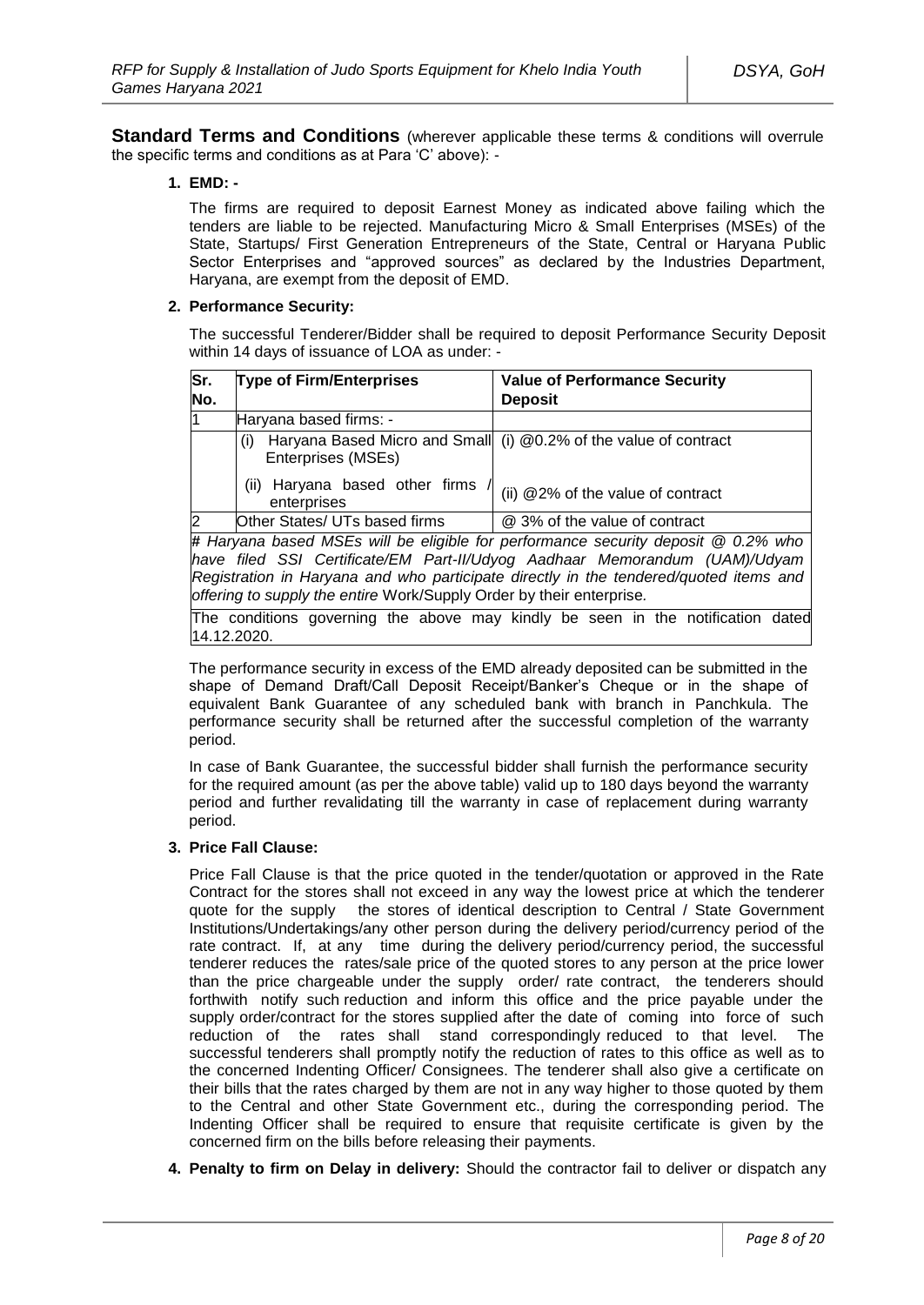consignment within the period prescribed for such delivery or dispatch stipulated in the supply order, the delayed consignment will be subject to 2% penalty per consignment per month recoverable on the value of the stores supplied.

**5.** The bidders are required to quote the basic rates, the delivery/ transportation costs/ applicable GST and duties etc., and the place of billing for the supply of stores clearly and separately. The bidders are required to intimate the place of billing.

#### **6. Penalty Clause for Department/ Govt. Agencies for delay in Payment**

Delay in payments to the suppliers beyond the stipulated credit period indicated in the supply order, unless supported by cogent reasons and approved by a higher authority, will attract penal interest on the defaulting amount @ Rs. 25/- per rupees one lakh per day of delay beyond the stipulated credit period.

### **7. Negotiation of Rates**

Regarding negotiations of rates, policy issued by the State Government vide G.O. No.2/2/2010-4-IB-II dated 18.06.2013, G.O. No.2/2/2010-4-IB-II dated 16.06.2014, G.O. No.2/2/2010-4-IB-II dated 09.02.2015 will be applicable.

#### **8. Concession to MSMEs of State:**

The State Government has notified "Haryana State Public Procurement Policy for MSME - 2016" which will be applicable in respect of concessions to Haryana based MSMEs and KVIs. For claiming the relevant concession/s like Tender Fee, Earnest Money Deposit (EMD), Turnover, Exemption in respect of Past Performance & Experience, Purchase Preference and Performance Security, the bidders are required to submit the documentary proof from Government authorities showing that they come under Haryana based manufacturing MSME/KVI units as the case may be e.g. **\***Entrepreneurs Memoranda in Haryana in bidder's name and further subject to fulfilment of eligibility criteria as provided in the said Policy of 2016.

**\*Note:-** To claim the concessions/benefits under the above policy, the bidder is required to submit SSI Certificate/Manufacturing Entrepreneurs Memorandum (part-II) issued by the Industries Department Haryana in respect of the quoted item / Udhyog Aadhaar Memorandum (UAM)/Udhyam Registration of Haryana based manufacturing enterprises in respect of the quoted item *(Ref. Industries & Commerce Department Haryana Memo No.TS/DS&D/11389-A Dated 03.07.2018)* and further subject to fulfilment of eligibility criteria as provided in the said Policy of 2016 and amendments from time to time

### **9. Concession/benefits to Startups/First Generation Entrepreneurs of State:**

The State Government has notified "Concession/benefits in Public Procurement to Startups/First Generation Entrepreneurs of State" which will be applicable in respect of concessions to Startups/First Generation Entrepreneurs of State. For claiming the relevant concession/s like Tender Fee, Earnest Money Deposit (EMD), Turnover, Exemption in respect of Past Performance & Experience, Purchase Preference and Performance Security, the bidders are required to submit the documentary proof as per the said policy.

**10.** In case of evidence of cartel formation by the bidder(s), the EMD is liable to be forfeited along with other actions as are permissible to Government like filing complaints with the Competition Commission of India and/ or other appropriate forums.

#### **11. Purchase Preferences for approved Sources**

The DSYA Haryana, reserves the right to allow purchase preference to the approved sources, including Central or Haryana State Public Sector Undertakings/Enterprises, provided that such approved source takes part in the bidding process and the quoted prices of the approved source is within 10% of the lowest acceptable price, other things being equal. However, such purchase preference would be available to the approved source only at the lowest acceptable price.

**12. Preference to Make in India: -** The public procurement in the State in reference to "Preference to make in India" shall be governed by Govt. Order No.02/08/2020-4IB-II dated 18.11.202 or as amended from time to time in this regard)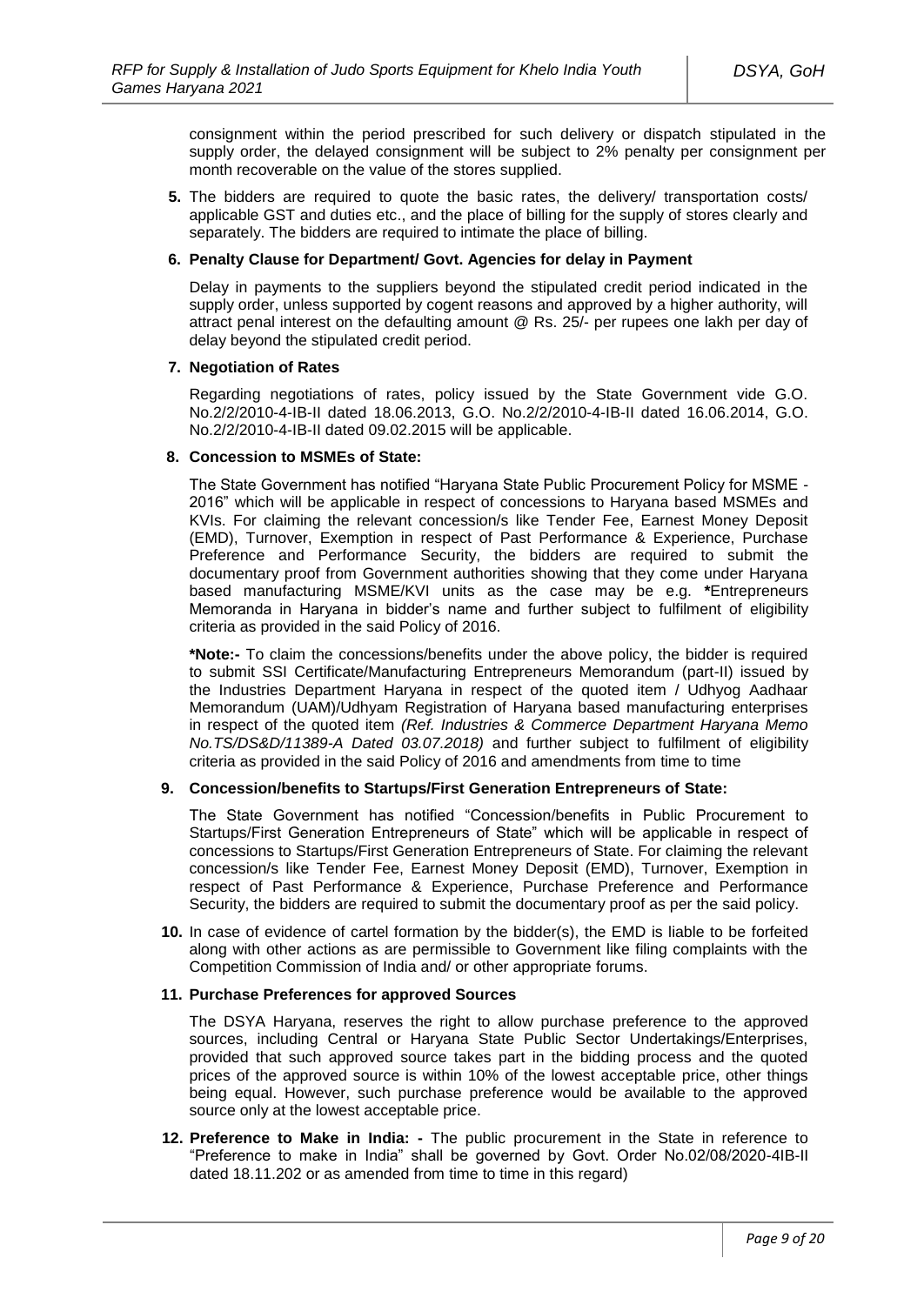**13. Restriction in Public procurement from bidders of certain Countries: -** The restriction on procurement from bidders from a Country or Countries on grounds of Defense of India or matters directly or indirectly related thereto including National Security shall be governed by Govt. Order No.02/09/2020-4IB-II dated 10.12.2020 or as amended from time to time in this regard).

### **14. Penalty clause for rejected samples/ material offered by the Bidder:**

In case, the material offered for inspection by the firm fails to meet the specifications stipulated in NIT/Order/Contract and the samples are rejected by the Inspecting Committee, the Indenting Department will have the right to levy a penalty at 0.1% of the total order value. In case, the material offered for inspection fails during the 2nd inspection also, the Indenting Department will have the right to increase the penalty to 0.25% of the total order value. In case, the material offered fails during the 3rd and final inspection also, the firm will be liable for penal action including forfeiture of security, risk purchase, debarring/ blacklisting in future, and no further opportunity for inspection would be provided to the supplier firm.

#### **15. Grievance Redressal Mechanism for dealing with the representations/ complaints/ letters of the participating bidders/ firms:**

A time bound Grievance Redressal Mechanism for dealing with the representations/ complaints/ letters of the participating bidders/ firms in the tendering process in the State Public Procurement will be governed by State Government Policy. All the bidders/ firms who want to make any representation/ complaint against any issue related to their technical scrutiny of the bids may do the same within 5 working days (up to 05:00 P.M. of the Fifth Working day) of the date of issue of letter/ intimation regarding their **As per NIT/ Not as per NIT status.** They have to ensure that their communication is delivered/ reached within 5 working days and delay in postal will not be counted as a valid reason. No representation/ complaint in whatsoever manner from the bidders/ firms will be entertained after the opening of Financial Bid.

**16. Blacklisting**: - The firm should not be blacklisted/debarred either in Government Departments/Agencies in State of Haryana or Central Government Departments/Agencies etc. as on the date of submission of the bid in the present tender. Declaration for the same should be submitted as per the enclosed Annexure- 'D'.

### **17. Arbitration Clause**

In the case of dispute arising upon or in relation to or in connection with the contract between the Employer and the Supplier, which has not been settled amicably, any party can refer the dispute for Arbitration under The Arbitration and Conciliation Act, 1996. Such disputes shall be referred to an Arbitral Tribunal consisting of 3 (three) arbitrators, one each to be appointed by the Employer and the Supplier, the third arbitrator shall be chosen by the two arbitrators so appointed by the parties and shall act as Presiding Arbitrator. In case of failure of the two arbitrators, appointed by the parties to reach a consensus regarding the appointment of the third arbitrator within a period of 30 days from the date of appointment of the two arbitrators, the Presiding arbitrator shall be appointed by the Principal Secretary to Government of Haryana, Department of Sports & Youth Affairs, Chandigarh. The Arbitration and Conciliation Act, 1996 and any statutory modification or re-enactment thereof, shall apply to these arbitration proceedings.

Arbitration proceedings shall be held in India at Panchkula, Haryana and the language of the arbitration proceedings and that of all documents and communications between the parties shall be English.

### **18. Jurisdiction**

All disputes will be settled within the jurisdiction of the Head Quarters of Director, DSYA, Haryana at Panchkula.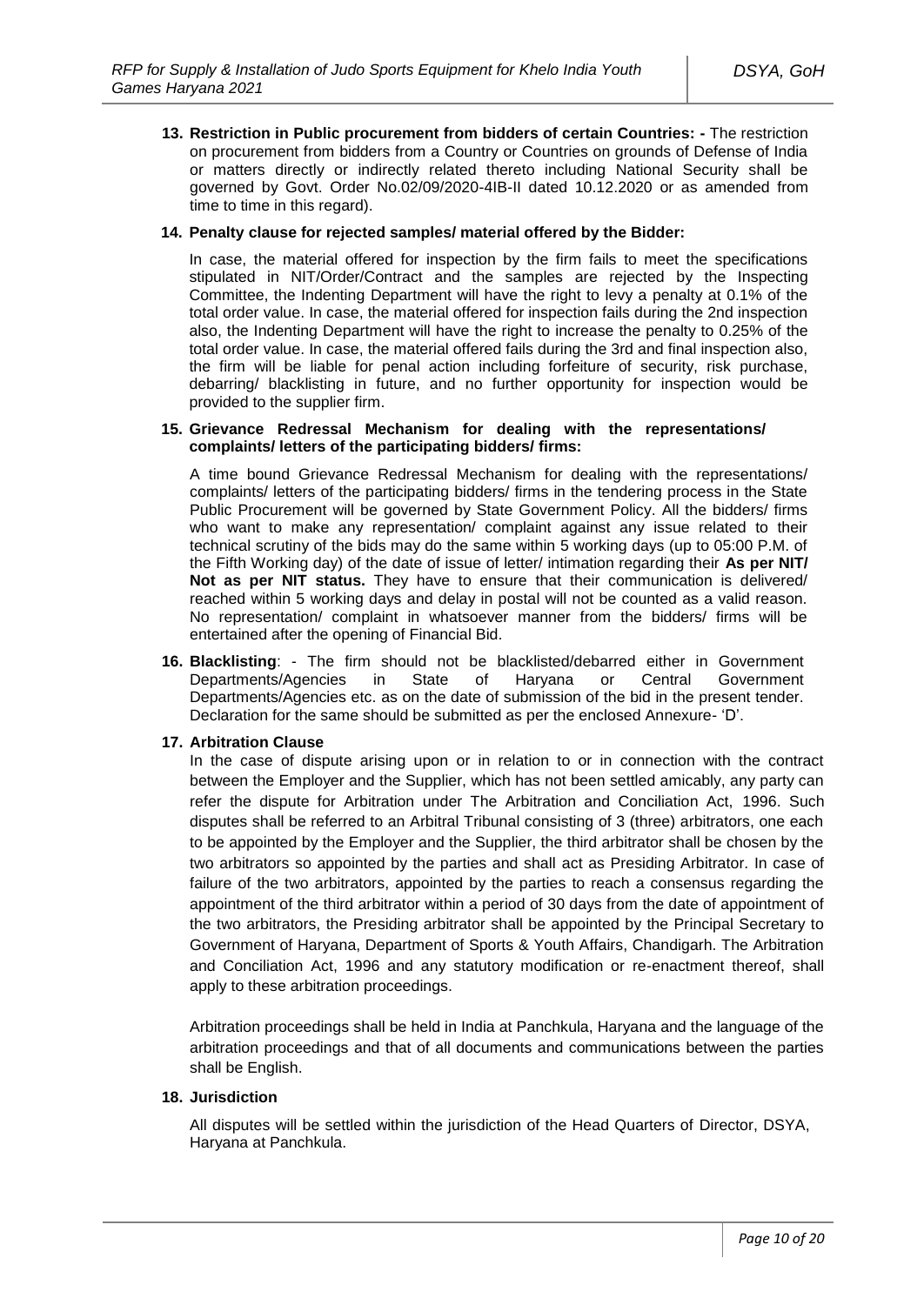# **E. OTHER TERMS AND CONDITIONS**

- 1. The firms are required to mention bifurcation of their rates showing the detail of Basic Rates, GST, Duties etc. in their bid. In case, the supplies are delayed by the firm beyond the stipulated delivery period & there has been any upward revision in the rates of GST/ Duties ON THE CONTRACTED ITEM, no such increase will be allowed. However, if there has been any reduction in GST/Duties, the same will be availed. No variation in GST/ Duties on raw material will be applicable.
- 2. All documents to be submitted by the tenderers with their offer should be self-attested in case the same are copies of original documents.
- 3. The Earnest money of the tenderers will be forfeited to Govt. account and blacklisting/ debarring besides other penal action, if they withdraw their offer/ rates or modify the terms & conditions of the same at any time during the validity of their offer before acceptance.
- 4. The authorized dealer should submit authority letter of their manufacturer, to quote the rates on their behalf failing which tender is liable to be rejected.
- 5. When manufacturer as well as its dealer/s both quote the rates in the same purchase case, then for the purpose of distribution of order, they will be considered as one offer & the order/rate contract will be placed on that firm only which has quoted lower rates among such offers & the offer is as per NIT.
- 6. The Bid i.e. Technical Bid as well as Financial Bid is to be submitted online on web portal [https://etenders.hry.nic.in/nicgep/app.](https://etenders.hry.nic.in/nicgep/app) The Technical Bids uploaded on the portal should have proper indexing and page numbering on all the documents forming the Technical bid. Any supporting documents if required is to be submitted in online mode only along with their Technical Bids by due date and time.
- 7. The Financial bid/s of only those bidders/ items will be opened who qualify on the basis of their Technical Bids and wherever required approval of samples. The date & time of opening of the Financial bids will be intimated in the due course. The financial must be submitted in the bidder's letter head with seal and sign.
- 8. The offer without prescribed Earnest Money, Tender Fee & E-Service fee is liable to be summarily rejected. The deficiency in the remaining documents and tender requirement can be made subject to the decision by DSYA, Panchkula, Haryana
- 9. The quantity of Stores can be increased or decreased.
- 10. Notwithstanding anything contained in the Tender, DSYA reserves the right to accept or reject any Bid, and to cancel the bid process and reject the Tender, at any time, without thereby incurring any liability to the affected Bidder or Bidders and without any obligation to inform the participating/affected Bidder (s) the reason for such decision.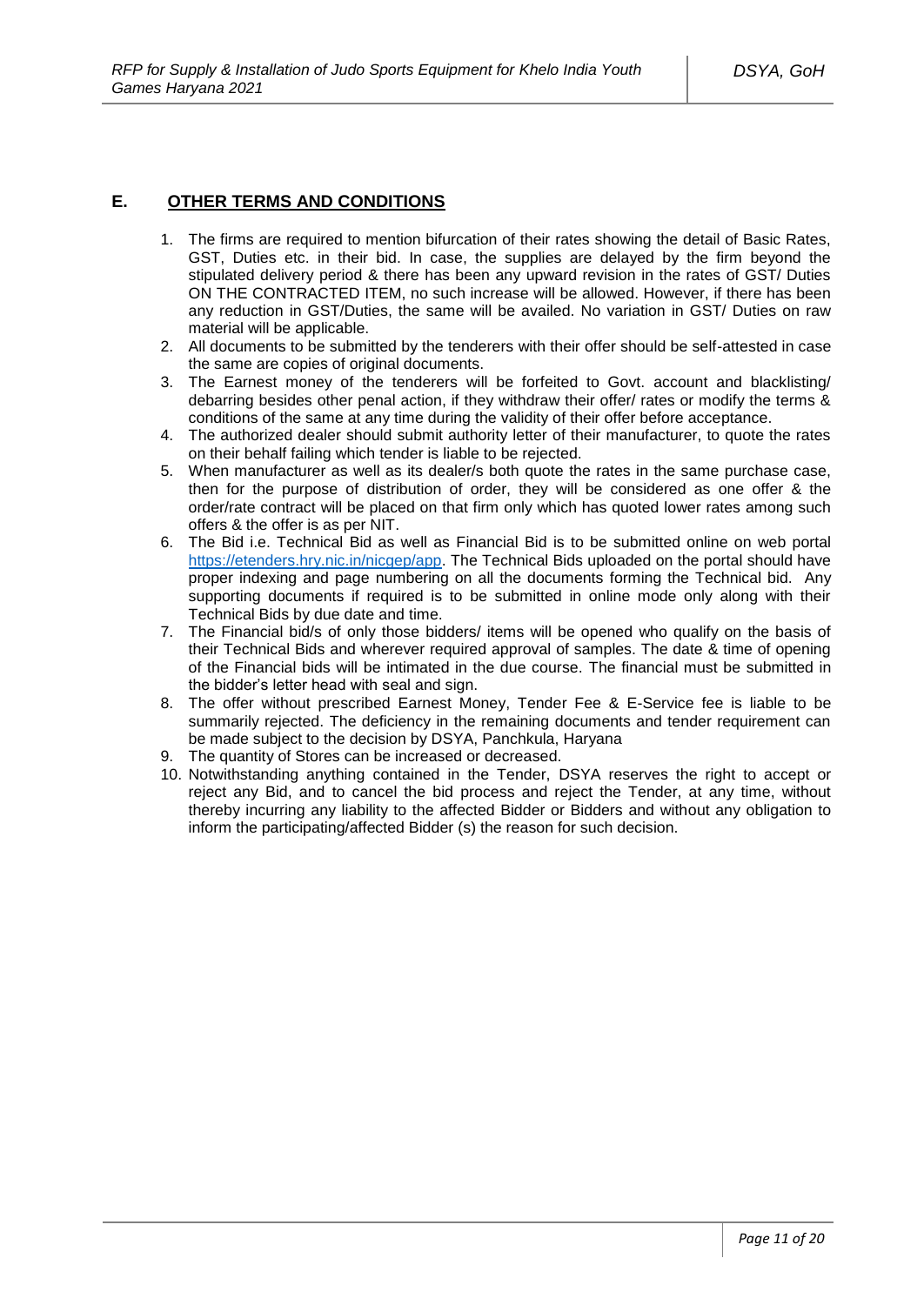# **Annexure- 'A'**

# **Technical Bid format/Index for the Technical Bid documents**

| Sr.<br>No.      | Name of the document                                                                                                                                                                                                                                                                                                                                                                                                                                                          | <b>Status</b><br>of<br>submission<br>(Yes/No) | Page Number as per<br>numbering given to the<br>technical<br>bid<br>uploaded<br>documents<br>on the portal |
|-----------------|-------------------------------------------------------------------------------------------------------------------------------------------------------------------------------------------------------------------------------------------------------------------------------------------------------------------------------------------------------------------------------------------------------------------------------------------------------------------------------|-----------------------------------------------|------------------------------------------------------------------------------------------------------------|
| $\mathbf{1}$    | All the documents submitted by the bidder as part of<br>its Technical Bid are attested by the signing authority<br>of the bidder.                                                                                                                                                                                                                                                                                                                                             | Yes/No                                        |                                                                                                            |
| $\overline{2}$  | An undertaking by the bidding firm in reference to<br>acceptance of all the terms & conditions and<br>specifications.                                                                                                                                                                                                                                                                                                                                                         | Yes/No                                        |                                                                                                            |
| 3               | Bidder should submit documents as per condition<br>No. C (1) of the NIT.                                                                                                                                                                                                                                                                                                                                                                                                      | Yes/No                                        |                                                                                                            |
| 4               | In respect of condition no. D (16) of the NIT Affidavit<br>on Non-Judicial Stamp Paper duly certified by the<br>Notary stating that the firm [name of the Firm] has<br>blacklisted/debarred<br>either<br>been<br>never<br>in.<br>Government Department/Agencies<br>State<br>in<br>of<br>Central<br>Haryana<br><b>or</b><br>Government<br>Department/Agencies etc. as on the date of<br>submission of the bid in the present tender. Please<br>refer Annexure- 'D' of the NIT. | Yes/No                                        |                                                                                                            |
| 5               | In respect of condition No. C (2) of the NIT Average<br>annual turnover of the Bidder from sale of sports<br>apparel and equipment/items in the last 3 years i.e.<br>2017-18, 2018-19 and 2019-20 must be at least ₹ 01<br>Crore. Bidder is required to submit valid Turnover<br>Certificate for last 3 Financial Years duly certified by<br>CA as per the enclosed Annexure- 'E' of the NIT.                                                                                 | Yes/No                                        |                                                                                                            |
| 6               | Bidder should submit documents as per condition<br>No. C (3) of the NIT.                                                                                                                                                                                                                                                                                                                                                                                                      | Yes/No                                        |                                                                                                            |
| $\overline{7}$  | Bidder should submit documents as per condition<br>No. $C(4)$ of the NIT.                                                                                                                                                                                                                                                                                                                                                                                                     | Yes/No                                        |                                                                                                            |
| 8               | Bidder should submit all the required details as per<br>Condition as at Sr. No. C (6) of the NIT.                                                                                                                                                                                                                                                                                                                                                                             | Yes/No                                        |                                                                                                            |
| 9               | Bidder should submit certificate as per condition No.<br>$C(7)$ of the NIT.                                                                                                                                                                                                                                                                                                                                                                                                   | Yes/No                                        |                                                                                                            |
| 10              | Bidder should submit the warranty certificate as per<br>condition No. C (8) of the NIT.                                                                                                                                                                                                                                                                                                                                                                                       | Yes/No                                        |                                                                                                            |
| 11              | Bidder should submit certificate as per condition No.<br>$C(9)$ of the NIT.                                                                                                                                                                                                                                                                                                                                                                                                   | Yes/No                                        |                                                                                                            |
| 12 <sub>2</sub> | In respect of Condition as at Sr. No. C (10) of the<br>NIT-the bidder is required to submit certificate that<br>the technical specification of the sports equipment<br>used in competitions should be as per rule of the<br>International / National Federation/Association of<br>concerned disciplines.                                                                                                                                                                      | Yes/No                                        |                                                                                                            |
| 13              | Bidder should submit self-attested declaration on Rs.<br>100/- stamp paper as per Condition as at Sr. No. C<br>$(12)$ of the NIT.                                                                                                                                                                                                                                                                                                                                             | Yes/No                                        |                                                                                                            |
| 14              | In respect of Condition as at Sr. No. C (13) of the                                                                                                                                                                                                                                                                                                                                                                                                                           | Yes/No                                        |                                                                                                            |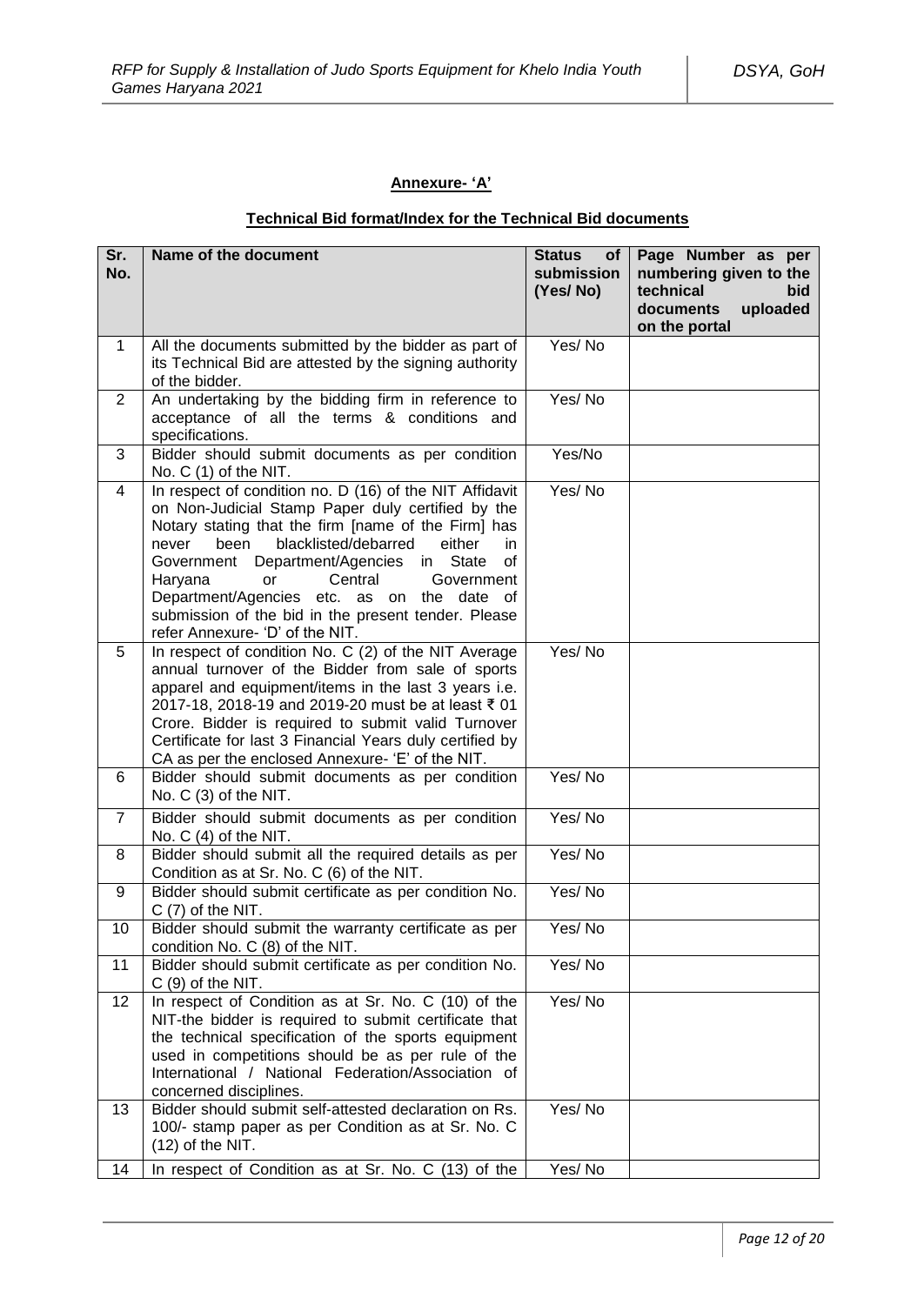|    | NIT- The bidder must submit information with<br>supporting documents as specified in Annexure-III. |         |
|----|----------------------------------------------------------------------------------------------------|---------|
| 15 | Bidder should submit undertaking as per condition<br>No. C (22) of the NIT.                        | Yes/No  |
| 16 | Bidder should provide Copy of valid<br>GST                                                         | Yes/No  |
|    | Registration Certificate.                                                                          |         |
| 17 | Acceptance of Delivery Period as per NIT.                                                          | Yes/No  |
| 18 | Acceptance of Payment terms as per NIT.                                                            | Yes/No  |
| 19 | All uploaded documents are properly numbered and                                                   | Yes/No  |
|    | in sequence.                                                                                       |         |
| 20 | Tender submission letter submitted                                                                 | Yes/No  |
| 21 | PDF Catalogue as per Annexure II                                                                   | Yes /No |

**Important:** -\* **In case the Technical Documents are uploaded on the portal without proper page numbering, the Tendering Department will be within its right to cancel the bid of the said firm.**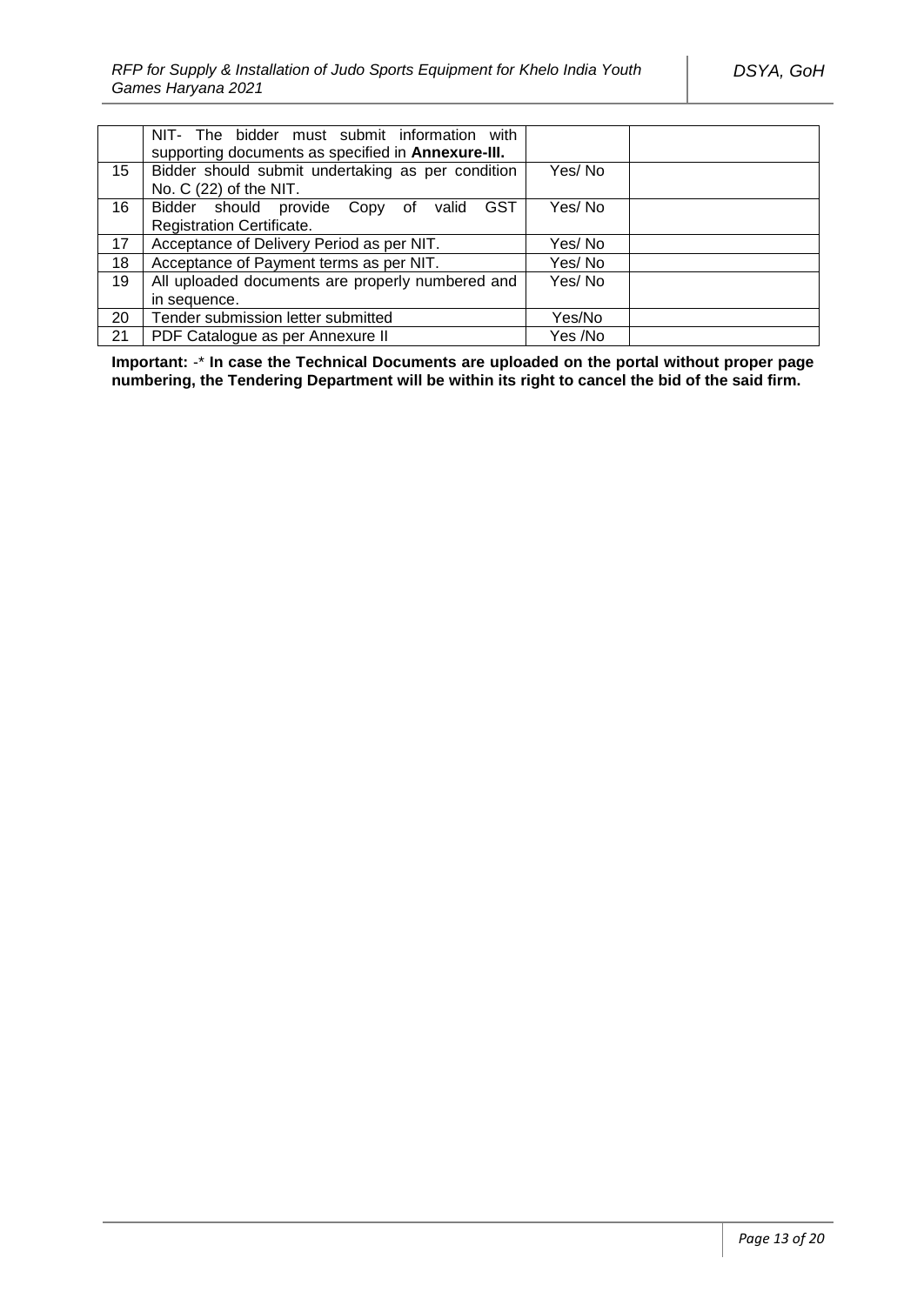### **Annexure- 'B'**

# **Tender Submission Letter**

To

CEO, Khelo India Youth Games, Department of Sports & Youth Affairs (DSYA), Government of Haryana Tau Devi Lal Sports Complex, Sector 3, Panchkula, Haryana – 134109

Sub: 'Supply & Installation of Judo Sports Equipment for Khelo India Youth Games Haryana-2021'

Ref: RFP No. .................................................

I/ We, the undersigned, offer to provide the above services to DSYA. We are hereby submitting our bid, in a sealed envelope.

I/We, hereby declare that:

- (a) We are enclosing and submitting herewith our Bid, with the details as per the requirements of the tender, for your evaluation and consideration.
- (b) I/We have read carefully the terms and conditions of the tender document attached hereto and hereby agree to abide by the said terms and conditions.
- (c) The bid is unconditional.
- (d) I/We undertake that documents submitted are genuine/authentic and nothing material has been concealed. I/We understand that the contract is liable to be cancelled, if it is found to be having obtained, through fraudulent means/concealment of information.
- (e) We shall make available to the DSYA any additional information it may find necessary or require to clarify, supplement or authenticate the Bid.
- (f) Until a formal agreement is prepared and executed, acceptance of this tender document shall constitute a binding contract between DSYA and us subject to the modifications, as may be mutually agreed to, between DSYA and us.
- (g) We agree to keep this bid valid for acceptance for a period of ninety (90) days from the date of opening the bid.

We understand that the DSYA is not bound to accept any tender that the DSYA receives.

Yours faithfully,

Authorized Signatory (with Name, Designation, Contact no. and Seal) *Note: On the Letterhead of the Bidder.*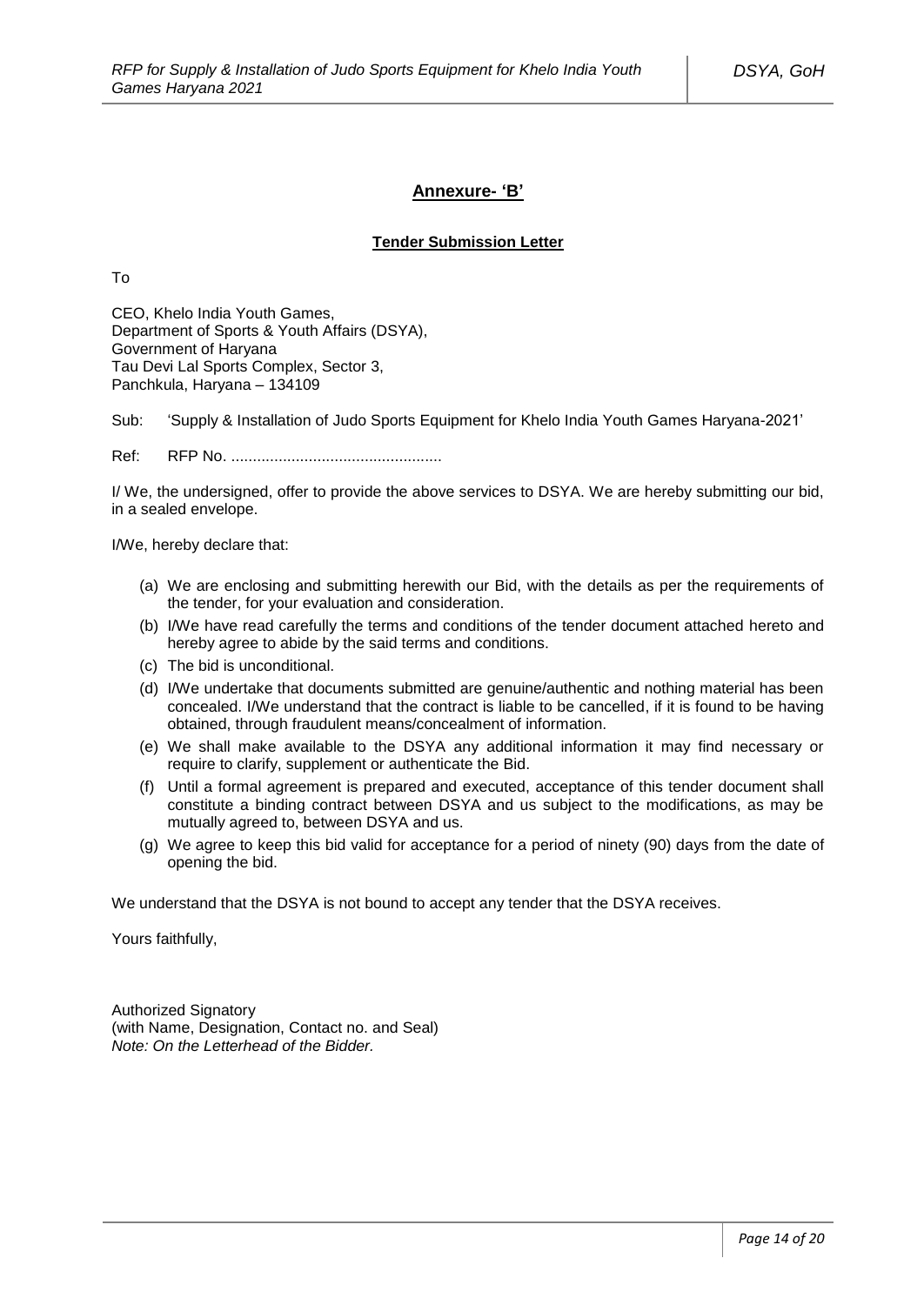### **Annexure- 'C'**

### **MAF (Manufacturer Authorization Form)**

Date: Ref Number:

To

CEO, Khelo India Youth Games, Department of Sports & Youth Affairs, Govt. of Haryana, Tau Devi Lal Sports Complex, Sector 3, Panchkula, Haryana - 134109

Sub: 'Supply & Installation of Judo Sports Equipment for Khelo India Youth Games-2021, Haryana'

Ref: RFP No. .................................................

Dear Sir,

We authorize M/s ................., to offer their quotation, negotiate and conclude the contract with you against the above invitation for offer.

We hereby extend our full quarantee and warranty as per terms and conditions of the and/or the contract for the equipment and services offered against this invitation for offer by the M/s ……………., **<Full address>**. We hereby commit to the terms and conditions and will not withdraw our commitments during the process and/or the period of contract. As OEM, if the successful bidder is unable to perform services as per contract, OEM shall offer maintenance services or designate another agency as per /contract for equipment offered and shall be responsible for execution of contract and shall be eligible to receive payments as per payment schedule

Yours Faithfully, (Signature of the Bidder)

Name **Designation** Seal Date: Business Address: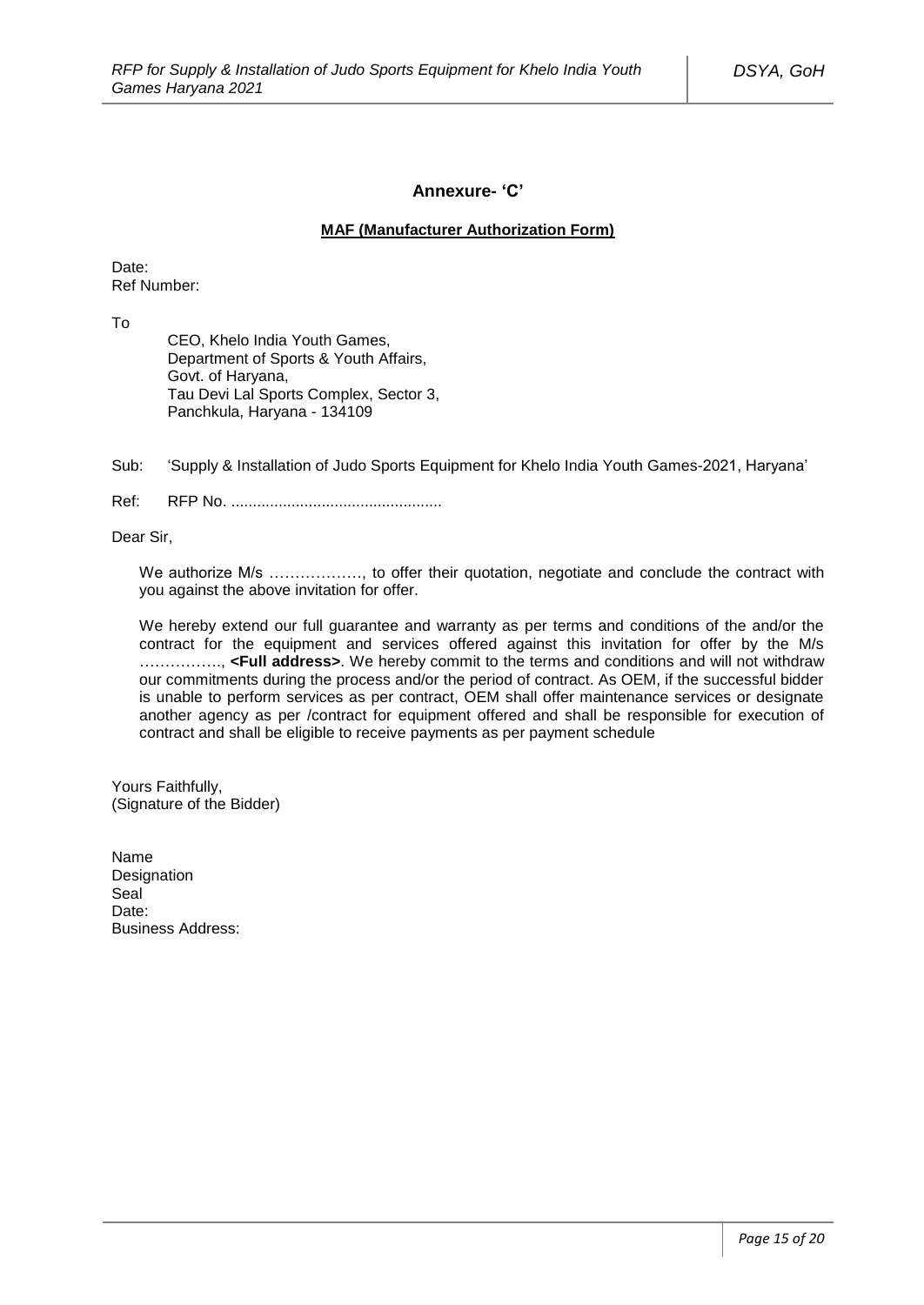### **Annexure-'D'**

# **Performa for Affidavit**

*(on non-judicial stamp paper of Rs. 100/-)*

I \_\_\_\_\_\_\_\_\_ Proprietor/Director/Partner of the firm M/s.\_\_\_\_\_ do hereby solemnly affirm that our firm M/s.\_\_\_\_\_ has never been blacklisted/debarred either in Government Departments/Agencies in State of Haryana or Central Government Departments/Agencies etc. as on the date of submission of the bid in the present tender.

……………………………………………

Name of the Bidder ……………………………………………

Signature of the Authorised Signatory

…………………………………………… Name of the Authorised Signatory

Place: \_\_\_\_\_\_\_\_\_\_\_\_\_\_\_ Date: \_\_\_\_\_\_\_\_\_\_\_\_\_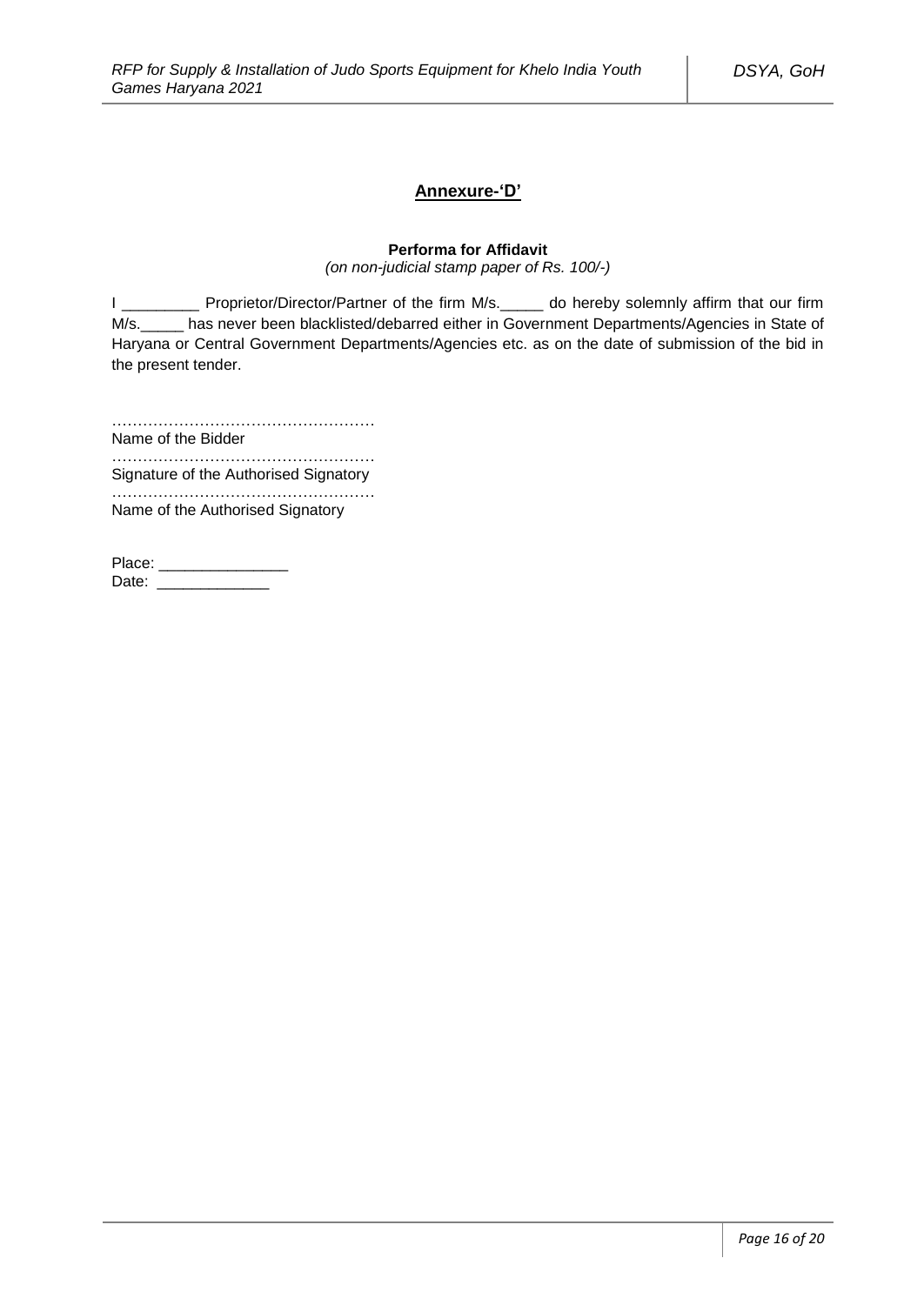# **Annexure- 'E'**

# **Format for Financial Capacity**

| <b>Financial Year</b> | <b>Annual Turnover</b> |
|-----------------------|------------------------|
| 2017-18               |                        |
| 2018-19               |                        |
| 2019-20               |                        |

**Note:** All figures quoted above shall be substantiated by attaching the copy of Audited Annual Reports or a certificate from a Chartered Accountant.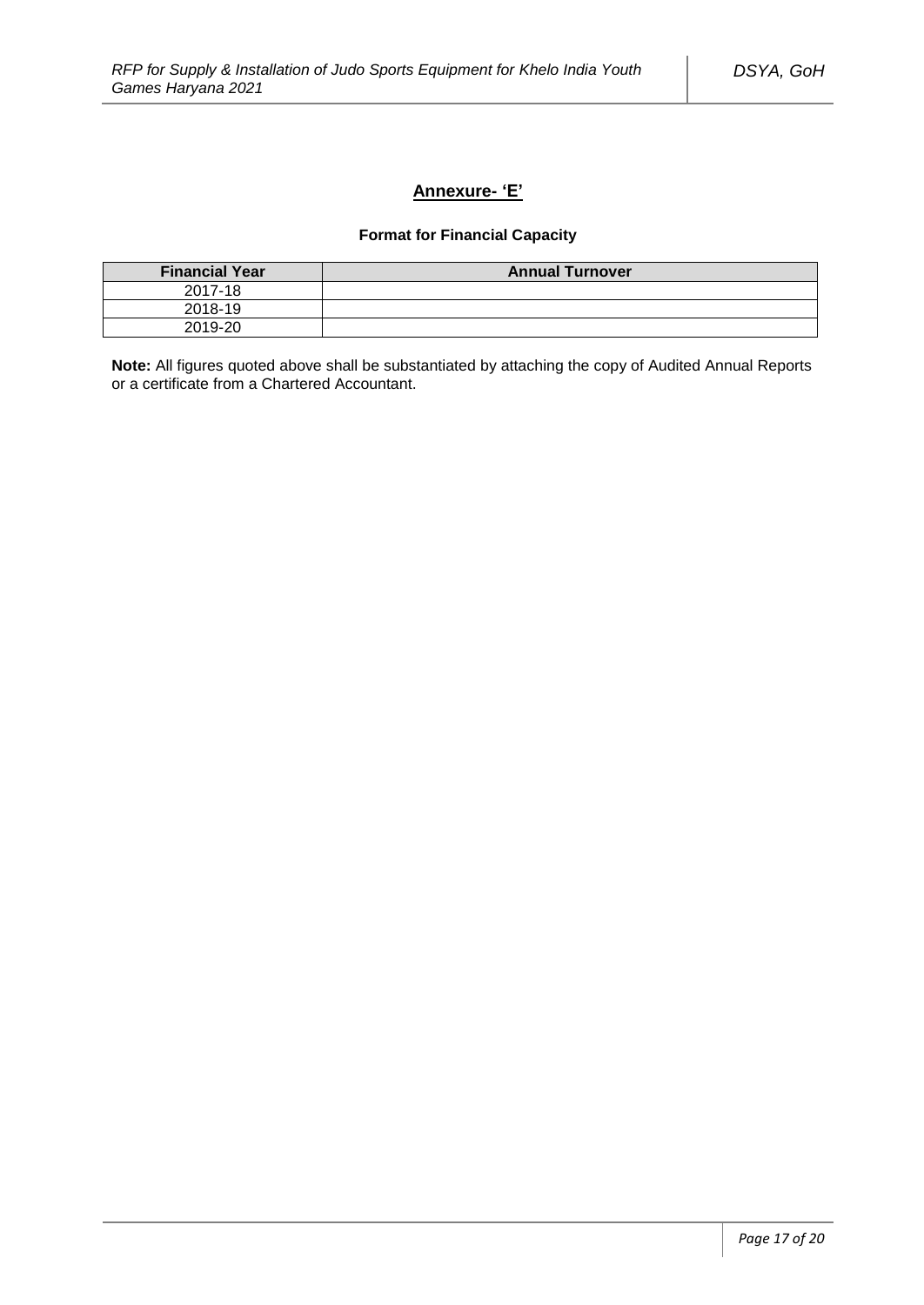# **ANNEXURE- 'I'**

### **ITEM WISE DETAILED SPECIFICATIONS & QUANTITY**

# **Sports Discipline: Judo**

| <b>Sr</b><br><b>No</b> | <b>Item Description</b>                                                                                                                                               | <b>Item Specification</b>                                                                                                                                                                                                                                                                                                                                                                                                                                                                                                                                                                                                                                            | <b>Required Brand</b>                            | Quantity |
|------------------------|-----------------------------------------------------------------------------------------------------------------------------------------------------------------------|----------------------------------------------------------------------------------------------------------------------------------------------------------------------------------------------------------------------------------------------------------------------------------------------------------------------------------------------------------------------------------------------------------------------------------------------------------------------------------------------------------------------------------------------------------------------------------------------------------------------------------------------------------------------|--------------------------------------------------|----------|
| 1                      | Judo mats for<br>competition<br>(14MX14M) and for<br>warming up zone-96<br>(Yellow) colour and<br>270 (Red colour)<br>safety area and<br>including warming up<br>zone | Interior: - 100 % rebounded PU-foam,<br>in a composition specially developed<br>to arrive at equally hard mat all over<br>Density: 250 kg/m3 weight not less<br>than 25 kg. per mats<br>Dimension: - 2000 X 1000 MM<br>Thickness: 50 MM for wooden area if<br>not 60 MM.<br>Surface: The surface is fully<br>laminated with a very strong smooth<br>antiskid vinyl.<br>Colour: The official tatami Colours<br>are yellow (96 no.) & Red (270)<br>Interlocking: made of cross-linked<br>polyethylene foam with invisible<br>interlocking system with the IJF<br>parameters.<br>Note: all the parameters shall be as<br>per International Judo Federation<br>standards | Trenz                                            | 366      |
| $\overline{2}$         | Digital Weight-I scales<br>(Machine) of<br>guaranteed accuracy                                                                                                        | Measurement with 100% accuracy.<br>Upto200 kg $±10$ gms                                                                                                                                                                                                                                                                                                                                                                                                                                                                                                                                                                                                              | Universal, Vats,<br>ESS Kay                      | 6        |
| 3                      | Extra JudoGi with Belt<br>(Blue & White)<br>(Medium- 15, large -<br>15, XL - 15, XXL - 15)                                                                            | Judo Uniform, Approved by IJF.<br>100% Premium Cotton.<br>Medium- 15, large - 15, XL - 15, XXL<br>- 15                                                                                                                                                                                                                                                                                                                                                                                                                                                                                                                                                               | Adidas/Green Hill /<br>Mizuno/ Fighting<br>Films | 60       |
| 4                      | Measuring device<br>Sokuteiki                                                                                                                                         | Judo Dress measuring device<br>Approved by International Judo<br>Federation. The device is used<br>before the competition to determine<br>whether the judo suit complies with<br>the applicable rules of International<br>Judo Federation.                                                                                                                                                                                                                                                                                                                                                                                                                           | IJF approved                                     | 4        |

**Note:** Bidders are requested to quote exactly the required specifications and brands which are mentioned above. Quoted items other than the above-mentioned specifications and brands will not be considered.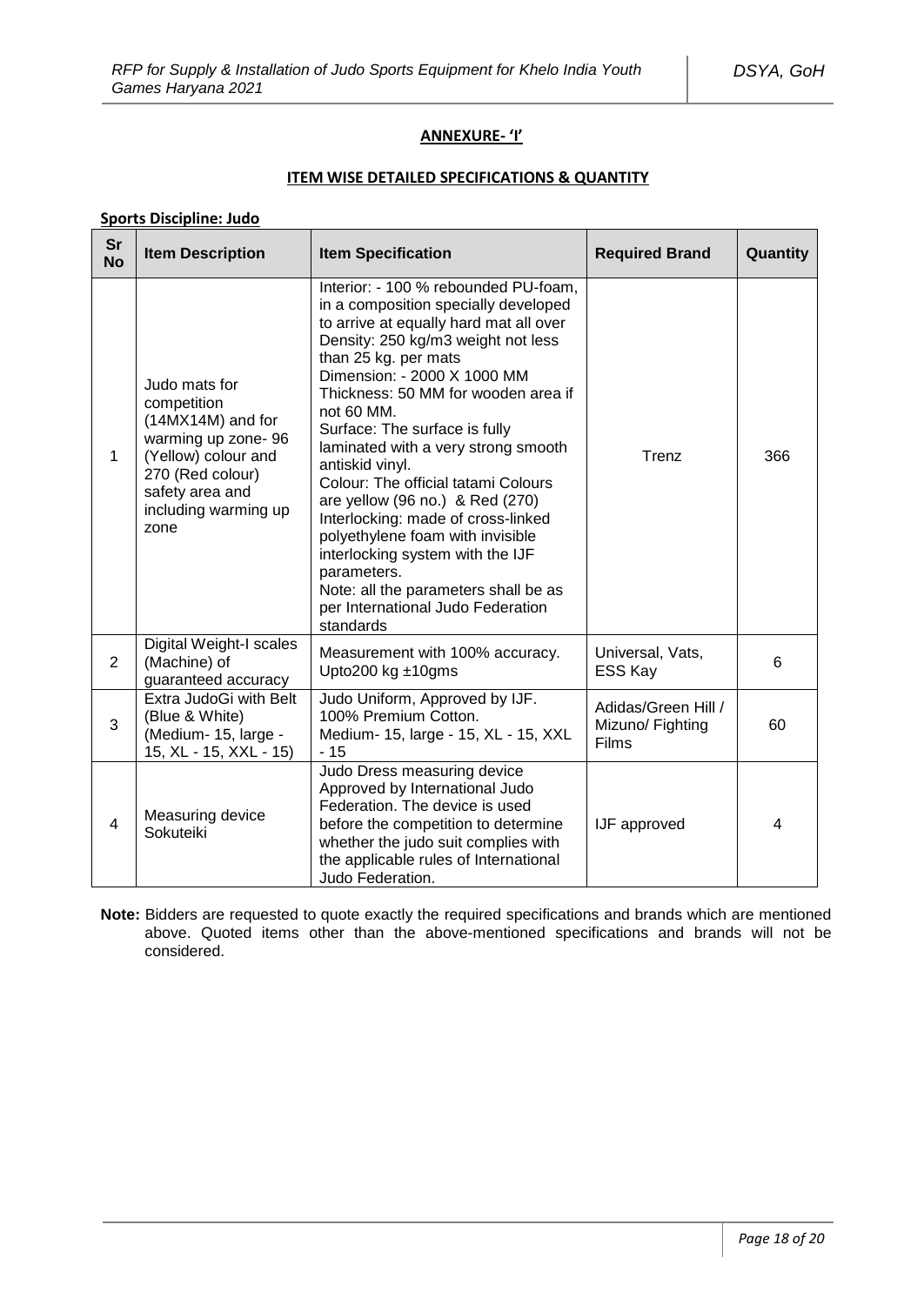### **ANNEXURE- 'II'**

# **COMPLIANCE STATEMENT:**

# **Sports Discipline: Judo**

| <b>Sr No</b> | <b>Item Description</b>                                                                                                                                    | <b>Compliance</b><br><b>Specifications</b><br>(Yes/No) | <b>Offer Brand</b><br>(Make/Model) | <b>Remarks</b><br>(If Any) |
|--------------|------------------------------------------------------------------------------------------------------------------------------------------------------------|--------------------------------------------------------|------------------------------------|----------------------------|
|              | Judo mats for competition<br>(14MX14M) and for warming up<br>zone- 96 (Yellow) colour and 270<br>(Red colour) safety area and<br>including warming up zone |                                                        |                                    |                            |
| 2            | Digital Weight-I scales (Machine)<br>of guaranteed accuracy                                                                                                |                                                        |                                    |                            |
| 3            | Extra JudoGi with Belt (Blue &<br>White) (Medium- 15, large - 15,<br>XL - 15, XXL - 15)                                                                    |                                                        |                                    |                            |
| 4            | Measuring device Sokuteiki                                                                                                                                 |                                                        |                                    |                            |